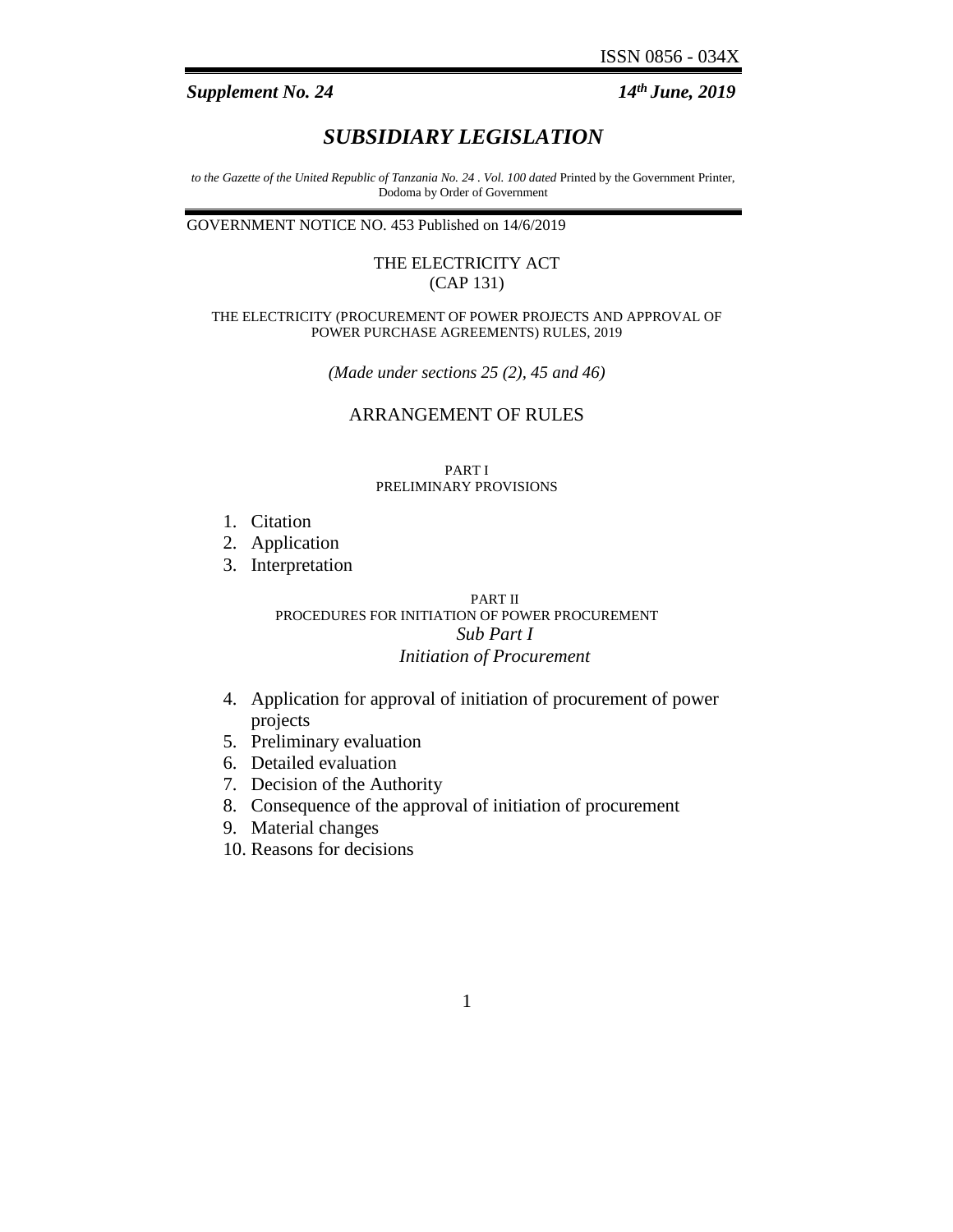*GN. NO. 453 (Contd.)*

# *Sub Part II Competitive Procurement of Power Projects*

- 11. Declared capacity
- 12. Issuance of RFQ
- 13. Validity of RFQ
- 14. Evaluation of bids
- 15. Issuance of RFF
- 16. Evaluation of bids
- 17. Selection of preferred bidder
- 18. Notification of preferred bidder
- 19. Preferred bidder to finalize remaining project development steps

# *Sub- Part III*

*Procurement of Power Projects Through Unsolicited Proposals*

20. Procurement through unsolicited proposals

# Sub- Part IV Appeals and Penalties

- 21. Appeals
- 22. Penalty

#### PART III PROCUREMENT OF POWER IN EMERGENCIES

- 23. Procurement during emergency
- 24. Application for initiation of emergency procurement
- 25. Decision of the Authority
- 26. Consequences of an approval to initiate emergency procurement

#### PART IV

PROCEDURES FOR APPROVAL OF POWER PURCHASE AGREEMENTS

- 27. Negotiation of power purchase agreement
- 28. Application for approval of power purchase agreement
- 29. Evaluation of power purchase agreement for solicited project proposal
- 30. Evaluation of power purchase agreement for unsolicited project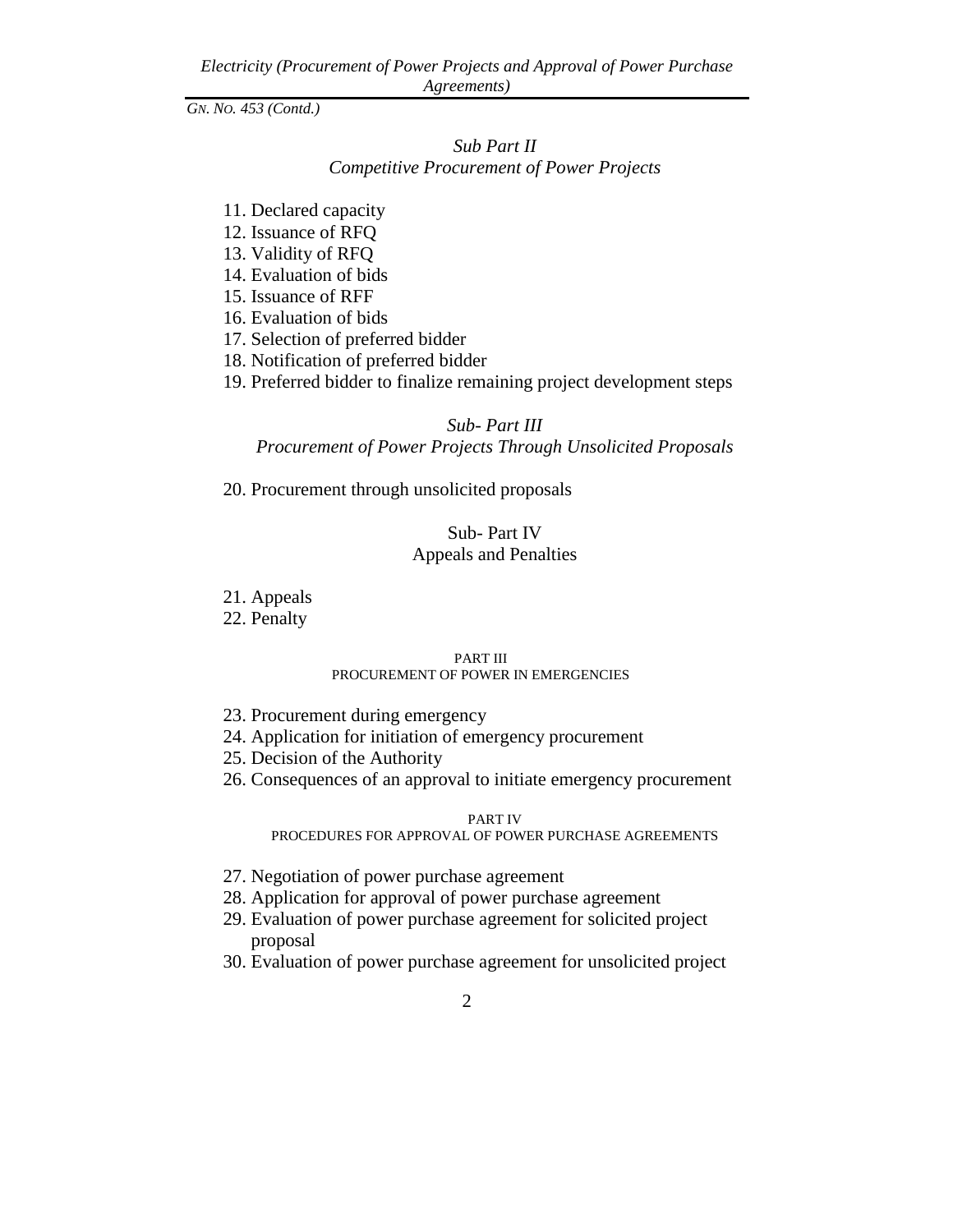proposals

- 31. Factors considered in evaluation of PPA
- 32. Submission of information
- 33. Decision of the Authority
- 34. Consequences of approval of power purchase agreements

#### PART V PROCEDURE FOR APPROVAL OF POWER PURCHASE AGREEMENTS DURING EMERGENCY

- 35. Approval process during emergency
- 36. Negotiation of power purchase agreement
- 37. Application for approval of power purchase agreement during emergency
- 38. Evaluation process for standardized emergency power purchase agreement
- 39. Evaluation process for non-standardized emergency power purchase agreement
- 40. Factors considered in evaluation of power purchase agreements
- 41. Submission of information
- 42. Decision of the Authority
- 43. Provisional approval of emergency power purchase agreements

#### PART VI GENERAL PROVISIONS

- 44. General penalty
- 45. Amendment and termination of power purchase agreement
- 46. Overriding effect of power purchase agreement
- 47. Appeal
- 48. Revocation
- 49. Authority to supplement procedures

# SCHEDULES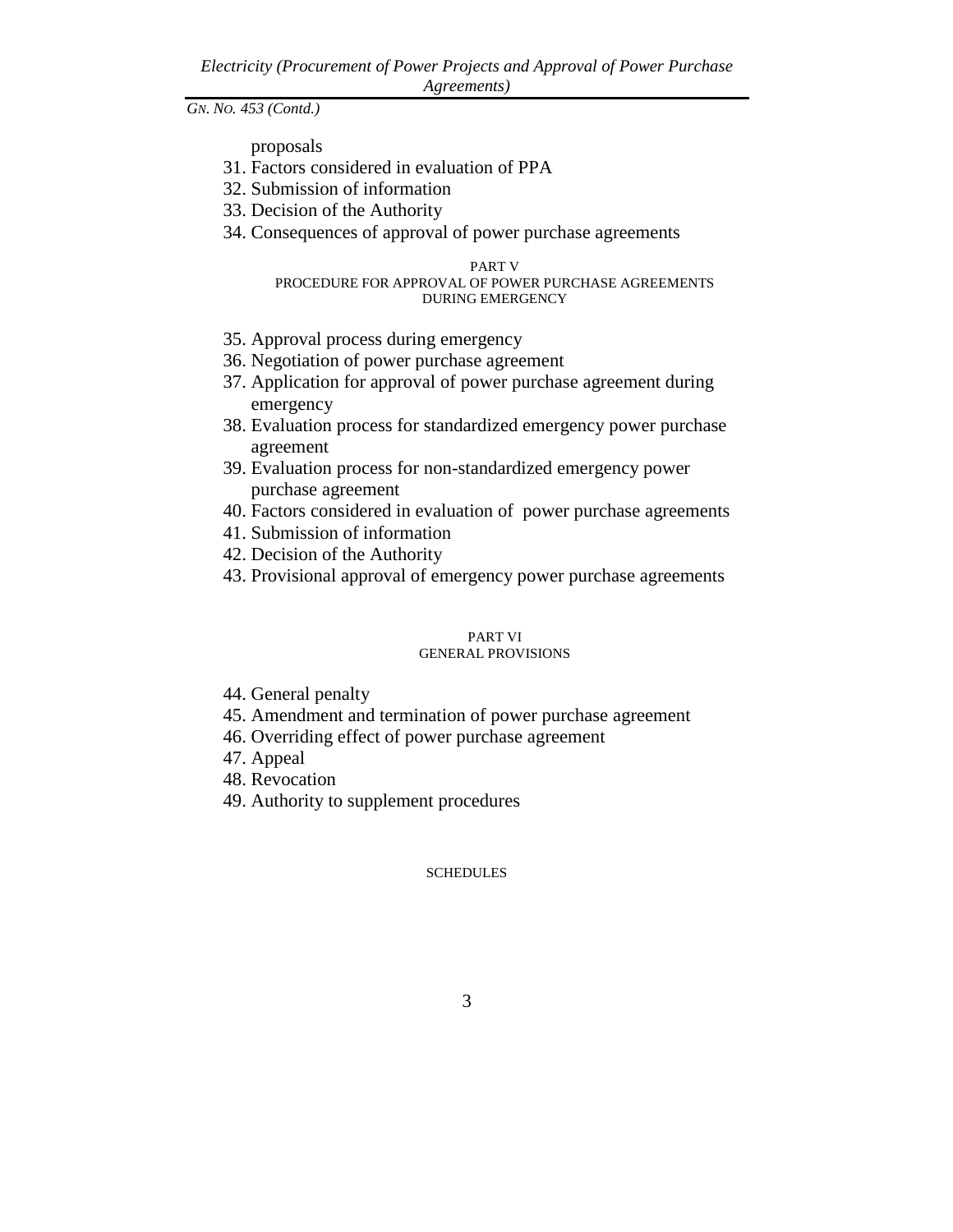# THE ELECTRICITY ACT (CAP 131)

#### THE ELECTRICITY (PROCUREMENT OF POWER PROJECTS AND APPROVAL OF POWER PURCHASE AGREEMENTS) RULES, 2019

#### *(Made under section 25 (2), 45 and 46)*

#### PART I PRELIMINARY PROVISIONS

Citation 1. These rules may be cited as the Electricity (Procurement of Power Projects and Approval of Power Purchase Agreements) Rules, 2018.

GN No. 446/13

Application 2.-(1) These rules shall govern the regulatory processes related to the initiation and procurement process of power projects and the approval of power purchase agreements in Mainland Tanzania.

> (2) These rules shall be read together with the Public Procurement Regulations and in the event of any conflict between the two the latter shall prevail.

(3) Notwithstanding the generality of sub-rule (1), these rules shall not apply to:

- (a) the procurement of electricity transmission or distribution infrastructure, unless directly related to purchase of power;
- (b) procurement and approval of power purchase agreements related to small power projects;
- (c) procurement of generation projects that are wholly owned and operated by a purchasing licensee;
- (d) sale of electricity to eligible customers; or
- (e) electricity purchase and sale in markets determined by the Authority to be competitive.

- Interpretation 3. In these rules, unless the context otherwise requires:
- Cap. 131 "Act" means the Electricity Act;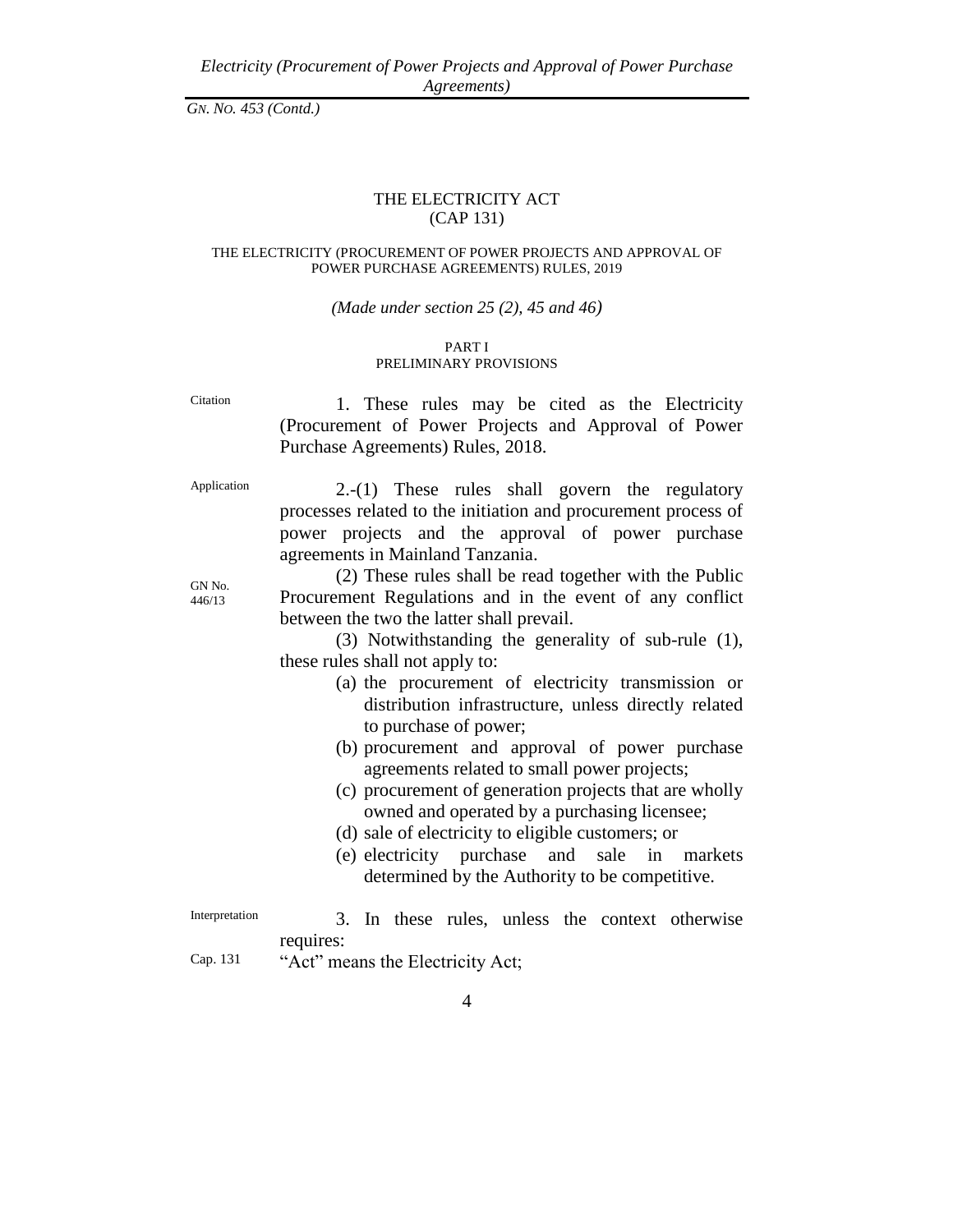- "Authority" shall have the meaning ascribed to it under the Act;
- "Best Practice Guidelines" means the guidelines issued by the Authority to guide on negotiation of power purchase agreements;
- "Board" shall have the meaning ascribed to it under the EWURA Act;
- "capacity based projects" means power generation projects implemented out of the declared capacity by a purchasing licensee;
- "emergency power situation" means situation declared by the Minister responsible for electricity matters under Section 4(2) of the Act and which is characterized by an immediate unforeseen shortfall in electricity supply leading to an inability to meet demand;
- Cap. 414 "EWURA Act" shall have the meaning assigned to it the Energy and Water Utilities Regulatory Authority Act;
	- "generation licensee" shall have the meaning ascribed to it under the Act
	- "Indicative Price" means the tariffs prescribed in the First Schedule to this Rules and which the Authority may review them from time to time;
	- "non-standardized procurement process" means a procurement process other than a standardized procurement process;
	- "Main-Grid" means the interconnected electricity transmission network of Mainland Tanzania, to which the largest cumulative capacity of electricity generating facilities are connected;
	- "Mini-Grid" means an electricity transmission or distribution network physically isolated from the Main-Grid;
	- "Minister" means a Minister for electricity matters;

"PMU" means the Procurement Management Unit of a purchasing licensee;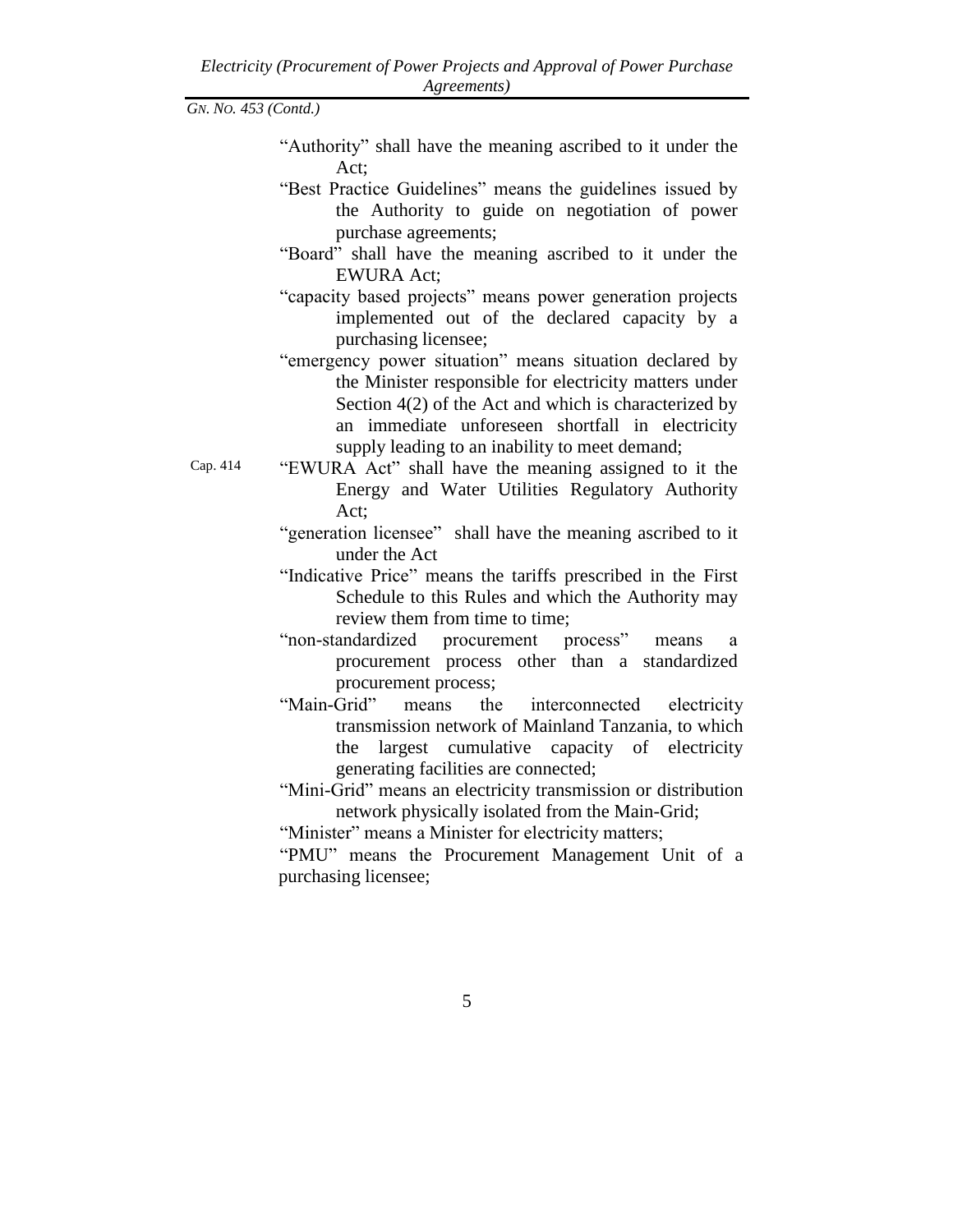- "project agreements" means any agreement that is relevant to the generation and purchase of power and it shall include the implementation agreement, fuel supply agreement and transmission agreement;
- "purchasing licensee" means an entity that has been authorized by the Authority to undertake electricity distribution or transmission activities or to operate the power system and which proposes to purchase power from any other party;
- "prudently incurred costs" means any costs arising under a power purchase agreement where:
	- (a) the power purchase is needed to meet demand, or serve another legitimate function within the power system including maintenance of reliability, frequency keeping or providing black start capacity; and
	- (b) the costs and risks associated with the power purchase shall be accepted by a well-informed, and a rational purchaser seeking to minimize costs while meeting customer expectations of quality;
- "power purchase agreement" or in its acronym "PPA" means a standardized contract on the sale and purchase of electric power between a purchasing licensee and any other party and it shall be in the form to be prescribed by the Authority from time to time;
- "project" means site specific power generation project or capacity based power generation project;
- "PPP Centre" means the Public-Private Partnership Centre established under the provisions of the Public-Private Partnership Act;
- "Power System Master Plan" means a planning document prepared by the Minister and updated on annual basis by the system operator dealing with indicative medium and long term plans for the expansion of the electricity system to cater for expected demand;

"tender Board" means the Tender Board of a respective purchasing licensee;

Cap. 103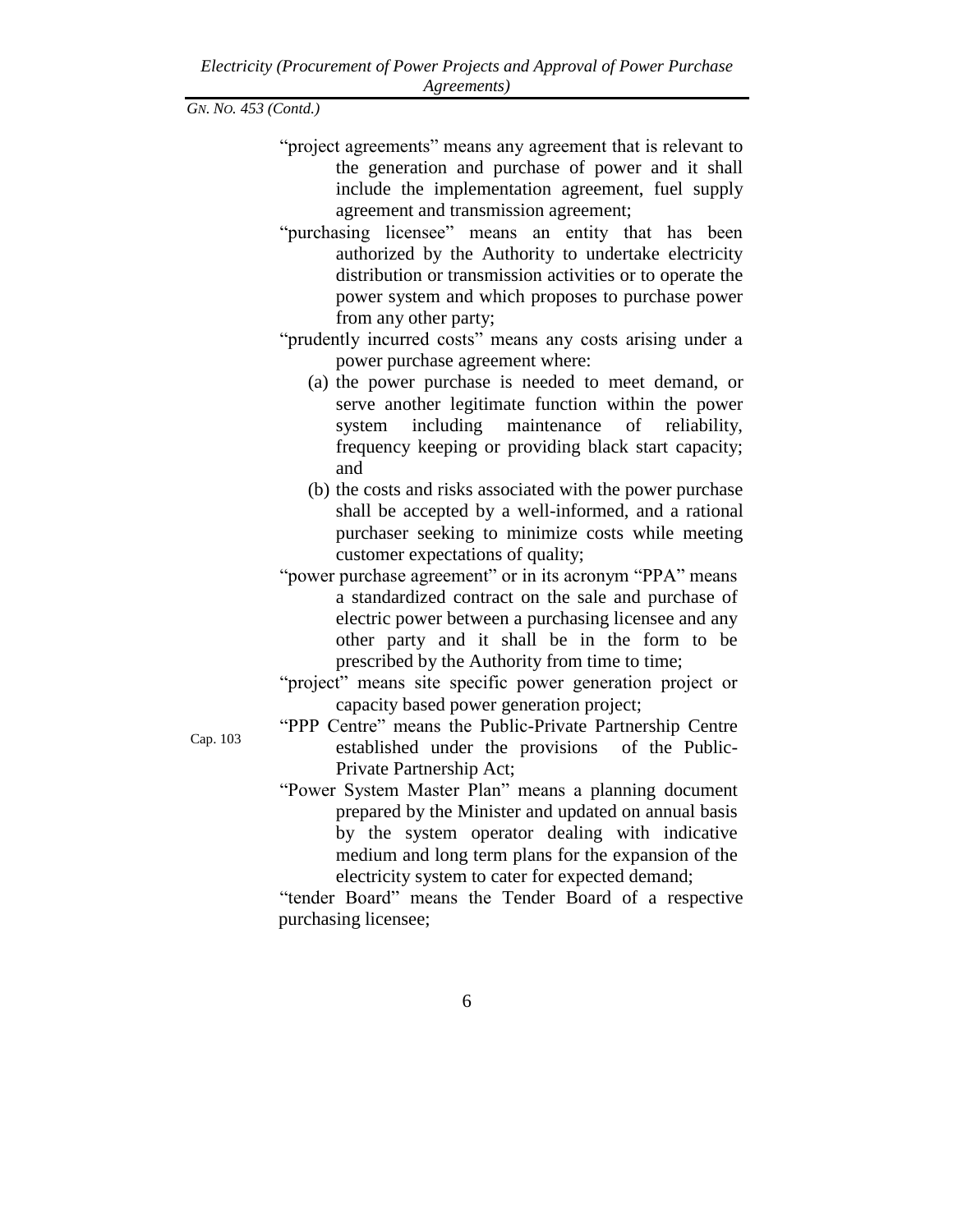- "Request for Proposals" also known in its acronym "RFP" means an invitation to qualified developers to submit a binding offer to install and operate a power plant based on the terms and conditions listed in the Request for Proposals and the Qualified Bidders subsequent bid;
- "Request for Qualifications" also known as "RFQ" means an invitation for power developers to seek qualification to bid for tendered power projects as shall be prepared by a purchasing licensee;
- "site specific projects" means power generation projects which a purchasing licensee has identified a specific site and conducted all necessary studies for implementation of the project;
- "Small Power Project" or in its acronym "SPP" means an electricity generating project with an installed capacity not exceeding 10 MW;
- "standardized procurement process" means a procurement process composed of the following elements preapproved by the Authority before they are used in practice:
	- (a) a competitive tender process consists of:
		- (i) standardized tender documents, specifying the size, location and duration of the generation required to overcome the emergency; and
		- (ii) standardized methods of evaluating bids;
	- (b) a standardized power purchase agreement; and
	- (c)a standardized procurement time frame that specifies the time limit between the release of tender documents and the submission of a power purchase agreement to the Authority;

Cap. 285 "Tribunal" means the Fair Competition Tribunal established pursuant to the provisions of the Fair Competition Act.

PART II PROCUREMENT OF POWER PROJECTS DURING NORMAL TIMES *Sub-Part I Initiation of Procurement*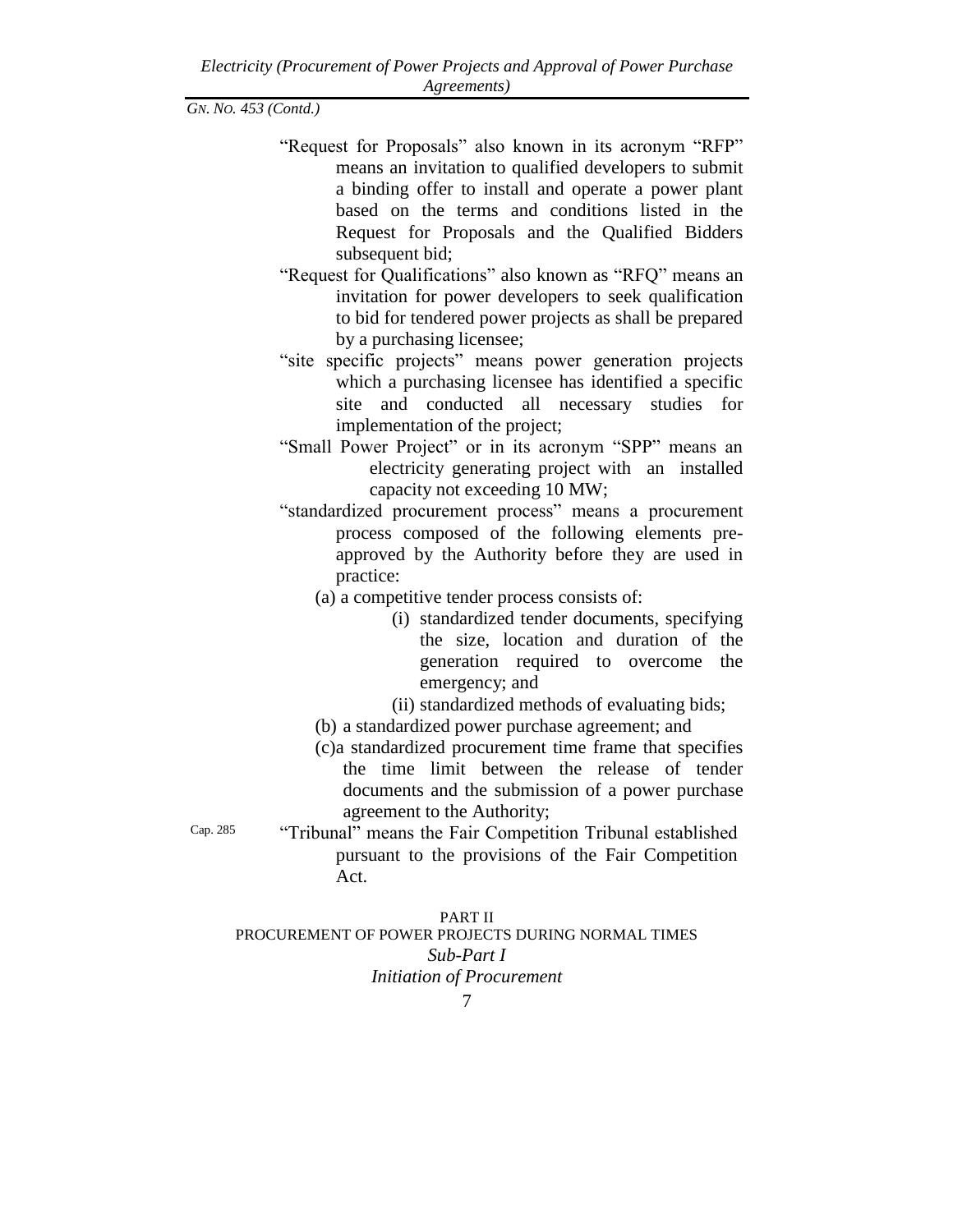Application for approval of initiation of procurement of power projects

4.-(1) A purchasing licensee shall not initiate the procurement of any power project without an approval from the Authority as provided for under these rules.

(2) Any purchasing licensee who wishes to initiate the procurement of a new power project shall lodge a written application to the Authority which shall contain:

- (a) a summary of the project, including the proposed capacity, site location, generation, technology and the predicted project risks;
- (b) a brief summary of the project rationale, explaining the need for the project, the benefits expected from the project, how the project will meet projected demand and how the project fits with the Power System Master Plan;
- (c) for a project undertaken under the Public-Private Partnership arrangement, a recommendation from PPP Centre pursuant to Regulations 3 and 4 of the Public Private Partnership Regulations, 2015;
- (d) for a project to be procured through unsolicited proposal, evidence of the technical and financial capability of the project developer to successfully undertake the project;
- (e) all relevant project information that has been prepared to date, including any feasibility studies, environmental and social impact assessments and site appraisals; and
- (f) a brief summary of the procurement process that will be followed, including:
	- (i) indicative timeline for the procurement process; and
	- (ii) any agreement signed between the project developer and the Government of Tanzania in support of the project, including memoranda of understanding, letters of support and Government guarantees.

GN No. 542 of 2015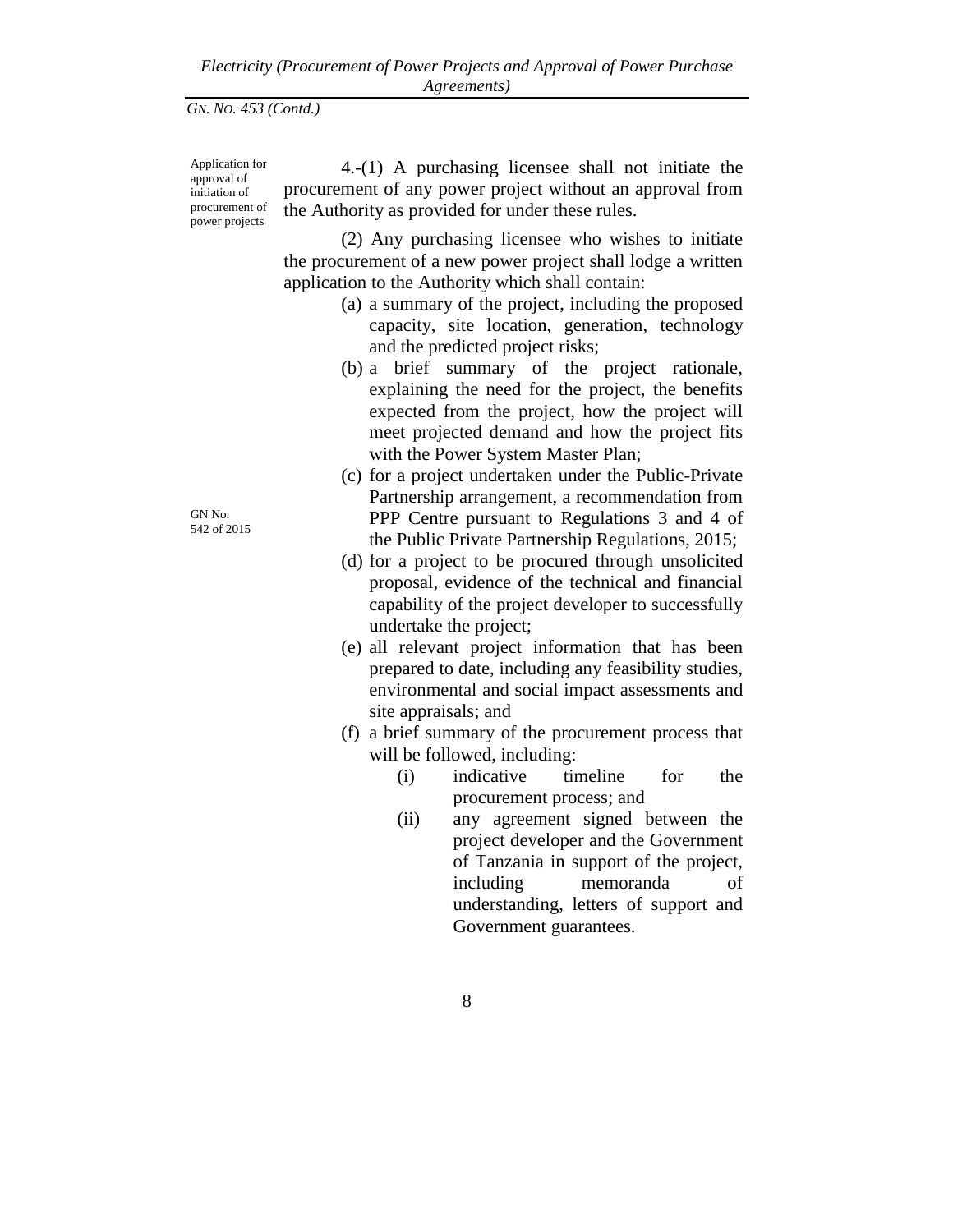(3) The application for initiation of the power procurement process shall be lodged by a purchasing licensee:

- (a) for solicited proposals, before releasing tender advertisements seeking bids or expressions of interests for such projects; and
- (b) for unsolicited proposals, after the acceptance of the project concept by the purchasing licensee and before commencing formal negotiations for a power purchase agreement.

(4) A purchasing licensee may request the Authority to treat any information submitted under sub-rule (2) as confidential and the Authority shall treat such information as confidential unless there are compelling reasons for making the information public.

Preliminary evaluation

5. The Authority shall evaluate the contents of the application received under rule 4 (2) in order to verify its completeness, and shall, in the event of an incomplete application, notify the purchasing licensee within ten working days and further specify the information needed to make the application complete.

Detailed evaluation

 $6-(1)$  The Authority shall, after satisfying itself to the completeness of the application, proceed to evaluate the application and thereafter make a decision.

(2) The Authority shall, while evaluating the application under rule 5:

(a) assess:

- (i) for site specific project, whether sufficient project preparation has been completed with a view to ensuring that project risks are well understood and mitigated; and
- (ii) for capacity based projects, whether the proposed capacity is expected to meet the projected demand and how the project fits with the Power System Master Plan; and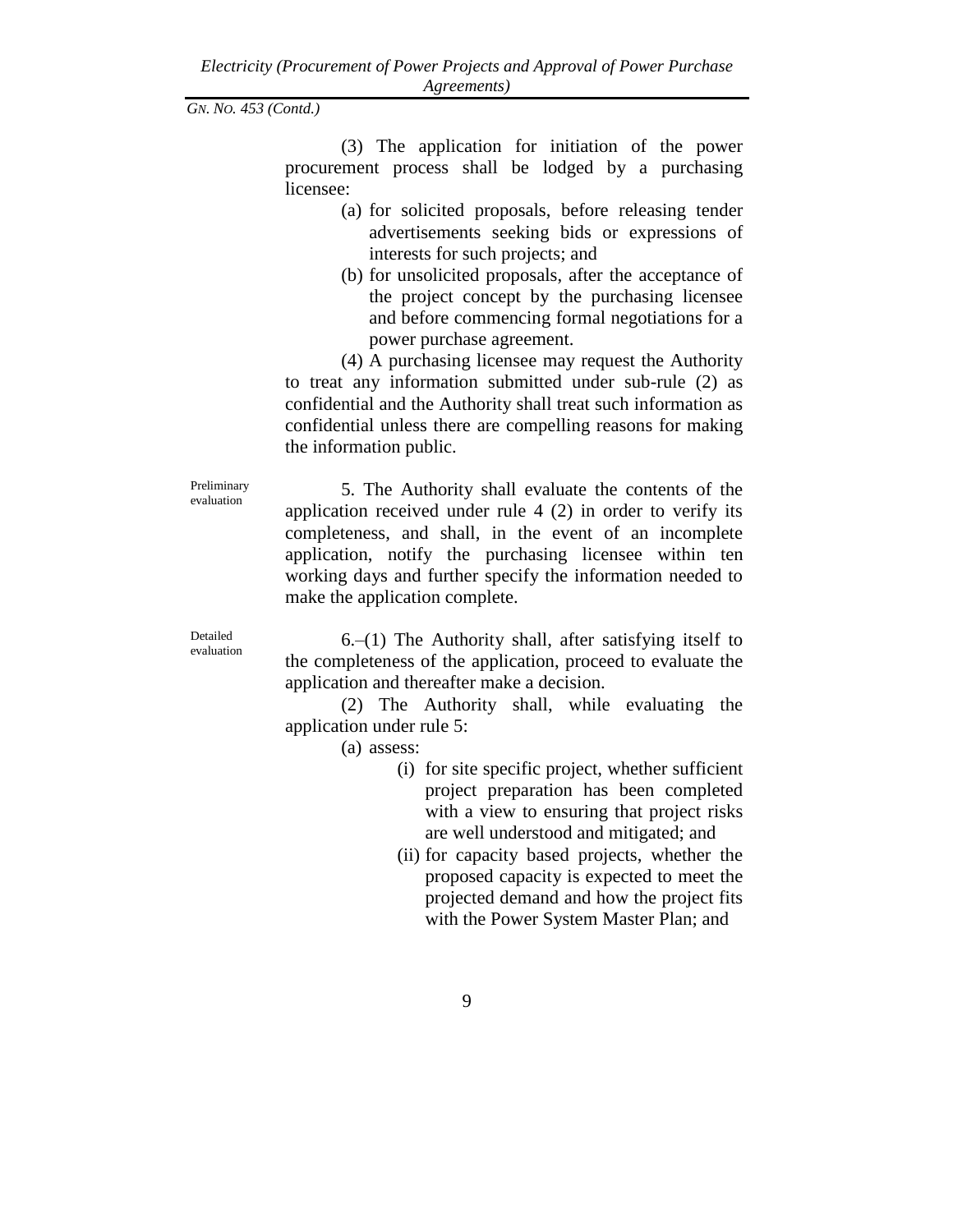(b) evaluate conformity of the project with the requirements of the Act, EWURA Act and these Rules.

(3) Notwithstanding the generality of sub-rules (1) and (2), the evaluation of the application received by the Authority under rule 4 shall be completed within a period of thirty working days after receipt of a complete application.

Decision of the Authority

**7**.-(1) After the conclusion of the detailed evaluation process in rule 6, the Authority shall make its decision, which shall either be:

- (a) granting approval of the application;
- (b) denying to approve the application; or
- (c) referring back the application.

(2) The decision of the Authority under sub-rule (1) shall consider, *inter alia*:

- (a) the findings of the detailed evaluation completed under rule 6;
- (b) whether the project is listed in the Power System Master Plan in a similar order to the proposed procurement; or, if the project is not listed in the Power System Master Plan, whether the project is least cost or provides social-economic benefits in excess of projects that are listed in the Power System Master Plan;
- (c) for projects to be procured through unsolicited proposals, whether the project developer has sufficient technical and financial ability to undertake the project successfully; and
- (d) whether the applicant has undertaken sufficient project preparation to demonstrate that:
	- (i) the project has a feasible technology to generate electricity;
	- (ii) the project has a feasible site including proof of ability to acquire the necessary land; and
	- (iii)the risks of the project have been clearly identified and proposed mitigation measures.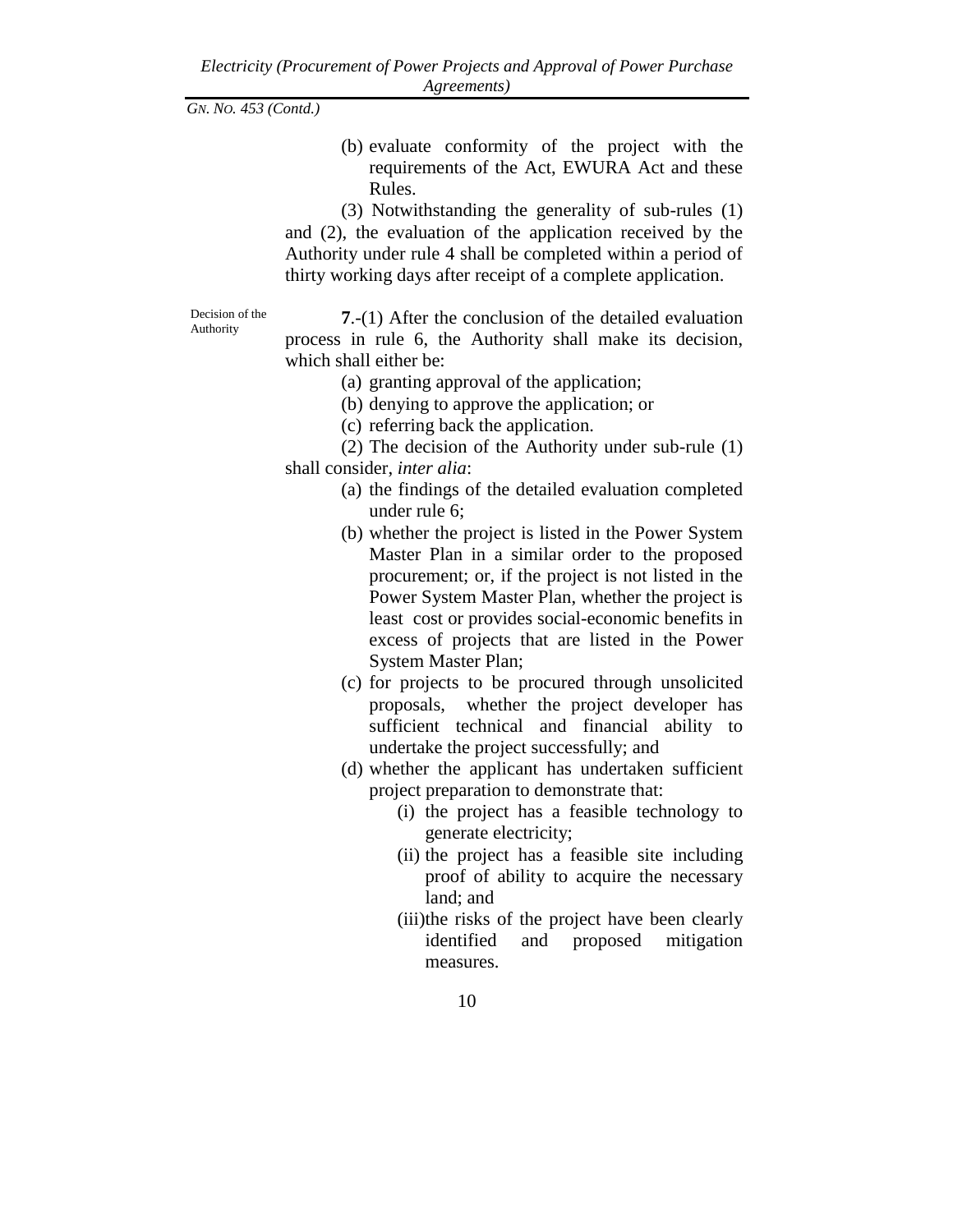(3) An applicant may, in the event of an application that has been referred back in terms of sub-rule (1), resubmit the application in future date after correcting the anomalies pointed out in that behalf.

Consequence of approval of initiation of procurement

8.**-**(1) A purchasing licensee shall, upon issuance of the approval to the application under rule 7 by the Authority, be allowed to proceed with the procurement process and shall be allowed to recover the reasonable costs of the procurement process through a tariff, in the event the procurement process ultimately results in a new source of power supply.

(2) The Authority may select a representative to observe the procurement process followed by a purchasing licensee, provided that:

> (a) all parties to the negotiation agree to the presence of a representative from the Authority;

(b) such a representative:

- (i) is not a member of the Board;
- (ii) does not comment on the process other than answering specific questions about the application of the Act, the EWURA Act and these rules; and
- (iii) makes it known to all parties at the start of each negotiation session that he is there as an observer only; and
- (c) unless authorized in writing by the Authority, such a representative shall not disclose any sensitive commercial or confidential information to any third party outside the Authority.

(3) All costs or part thereof of any project that has been procured in contravention of the provisions of rule 4, shall not be allowed in any application by a purchasing licensee for a tariff review by the Authority.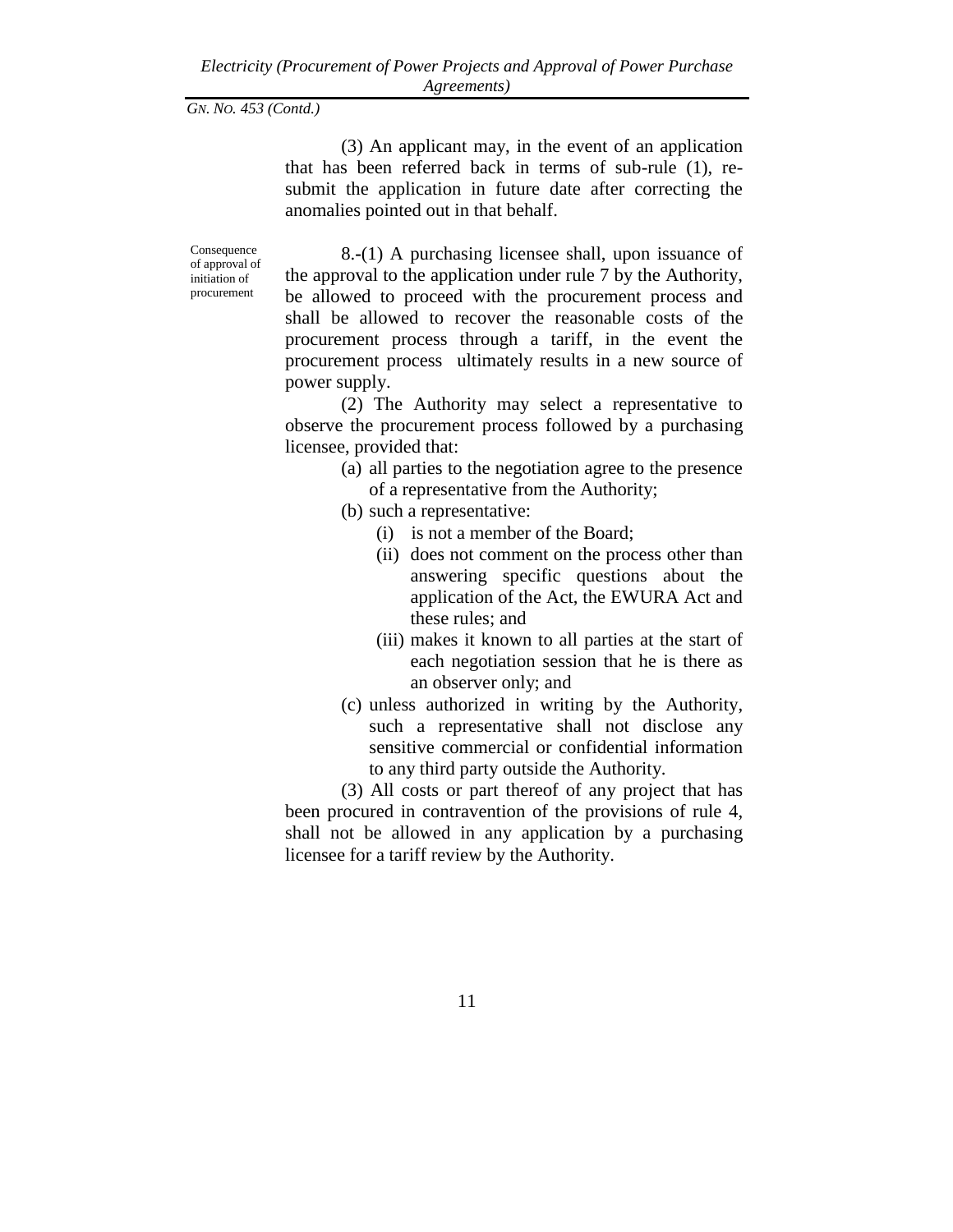(5) Notwithstanding the generality of the provisions of sub-rules (1) and (2), the approval of the initiation process by the Authority under these rules does not imply an automatic approval to subsequent reviews including application for approval of power purchase agreements and licence applications.

Material changes

9.-(1) If there are any material change to the capacity, technology, fuel or location of a project subsequent to the approval given by the Authority to initiate procurement, then:

- (a) the purchasing licensee shall in writing, notify the Authority about such change; and
- (b) the Authority reserves the right to reconsider its approval to initiate procurement.

(2) Notwithstanding the provisions of sub-rule (1), a purchasing licensee shall continue with the procurement and recover the reasonable costs of the procurement through a tariff, where the Authority does not notify the purchasing licensee of any concerns about the changes to the project within forty-five working days of being notified by the purchasing licensee of the said changes.

Reasons for decisions

10. The Authority shall, in the event it denies or refers back an application for an approval under rule 7 (1), inform the applicant of such decision in writing, including the reasons thereof.

# *Sub-Part II Competitive Procurement of Power Projects*

Declared capacity

11. A purchasing licensee shall comply with the requirements of the declared capacity to be procured in each bid round for power projects, as shall be announced by the Minister.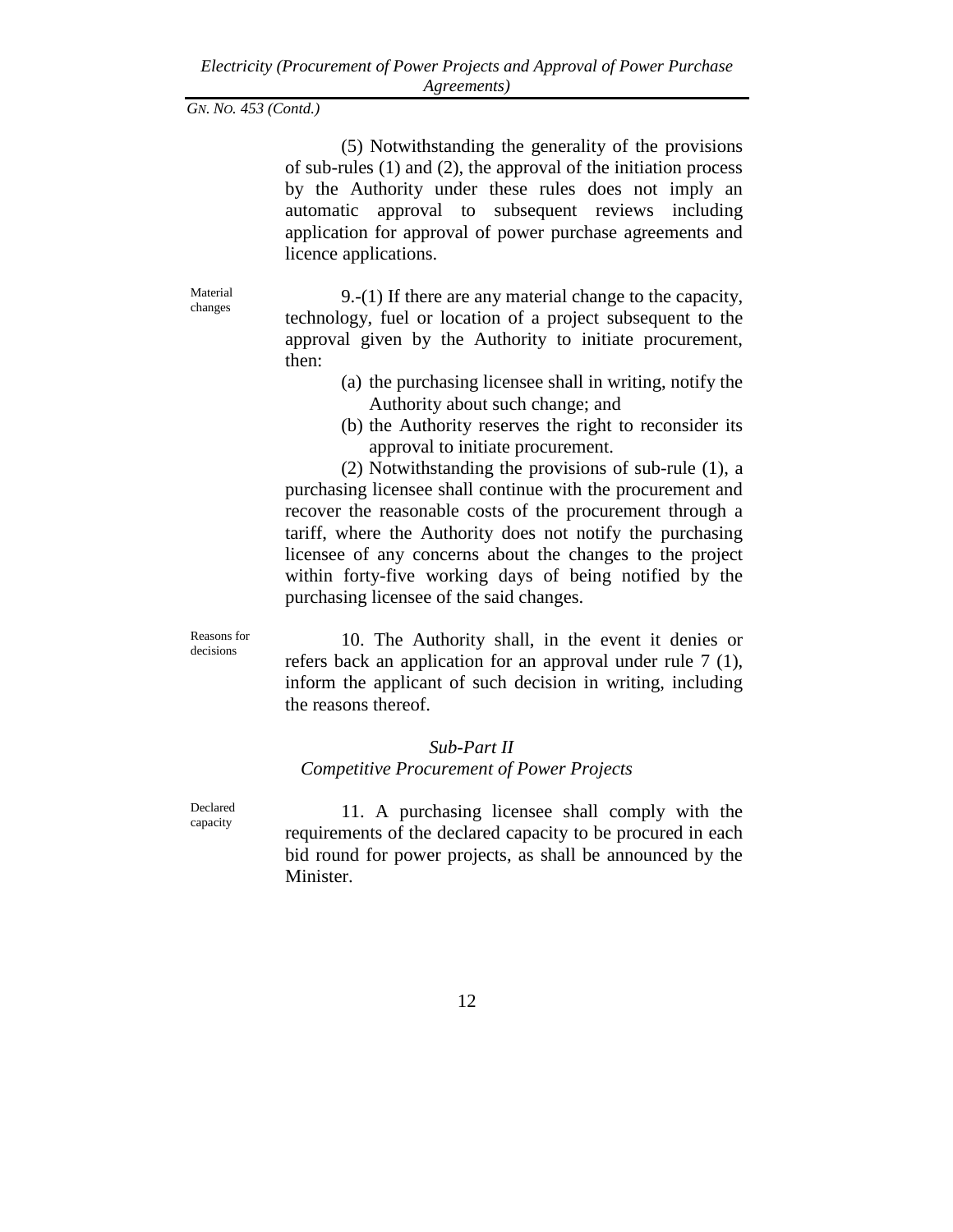Issuance of RFQ

12. - (1) A purchasing licensee shall, upon receipt of the decision from the Authority under rule 7 and in any event not later than thirty days after the date thereof, prepare and issue RFQ documents to prospective developers in accordance with the Public Procurement Act, Public Procurement Regulations and these rules.

(2) Project developers shall, after receipt of RFQ documents from a purchasing licensee, submit to the said purchasing licensee a response to the RFQ as per the instructions to applicants.

13. The RFQ issued by a purchasing licensee shall remain open for the period specified in the RFQ and any response to the RFQ submitted after the deadline shall not be accepted.

Evaluation of bids

RFQ submission

> 14.-(1) Bids received by a purchasing licensee shall be evaluated in accordance with the Public Procurement Act and the Public Procurement Regulations.

> (2) A purchasing licensee shall, in evaluating the bids received, seek to identify developers who are capable of constructing and operating a given power project, and the bids shall be evaluated on a pass or fail basis.

> (4) A purchasing licensee shall, within seven days after the tender Board has made up a decision, publish the list of qualified bidders and notify the unqualified bidders about the results.

> (5) Qualified bidders who timely submit responses to the RFQ that passes qualification review shall be invited to submit a binding project proposal in response to the RFP.

Issuance of RFP

15.-(1) A purchasing licensee shall, within thirty days after the announcement of qualified bidders, issue the RFP and such request shall remain open for a period not exceeding eighteen months.

(2) A purchasing licensee shall only issue RFP to qualified bidders inviting them to submit binding project proposals in response to the said RFP.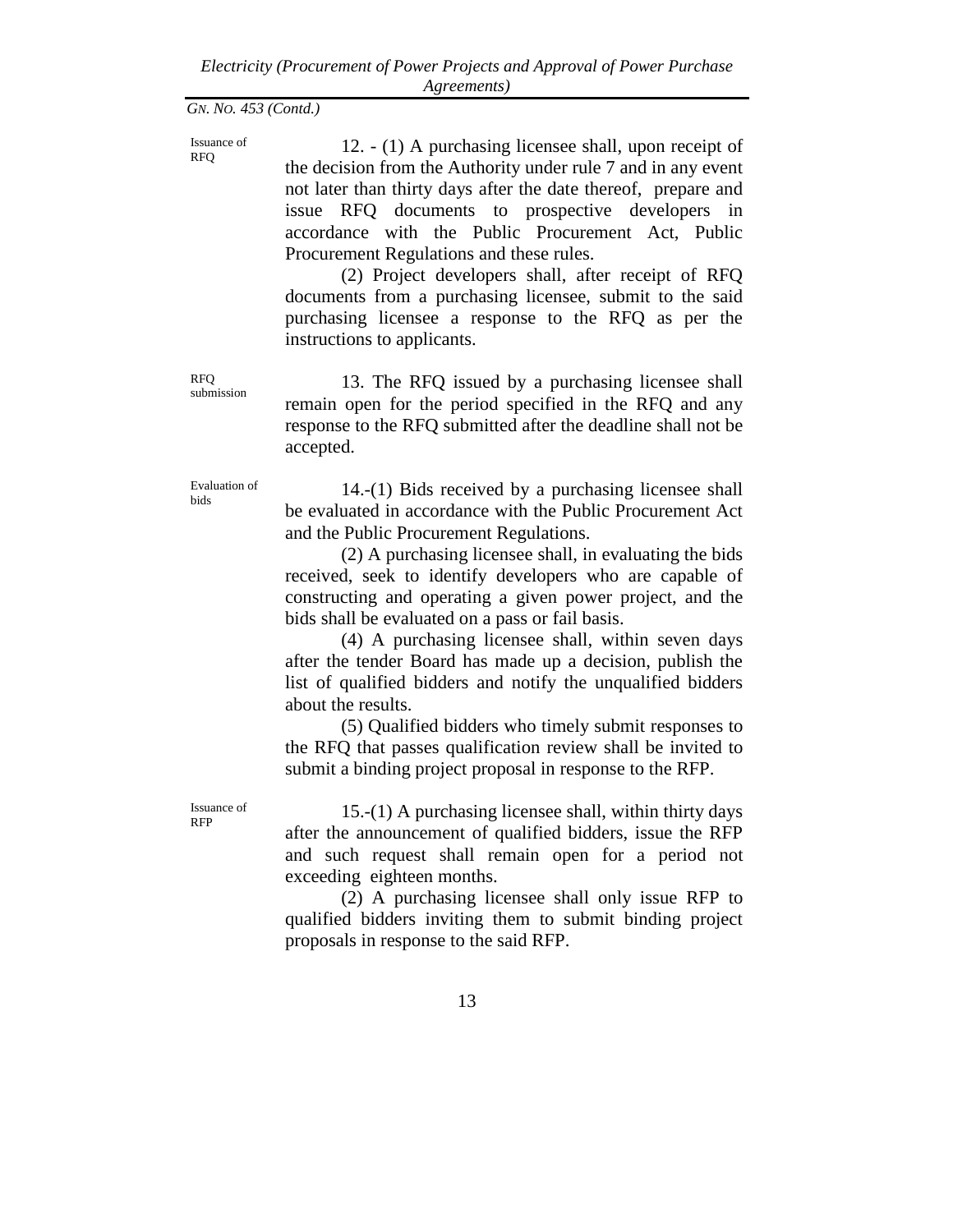(3) Qualified bidders shall include in their submission all the details or information as prescribed in the RFP.

(4) Notwithstanding the generality of the provisions of sub-rule (3), qualified bidders shall include, in their submission, proof of payment of bid security which amounts to 2 USD per kW of a proposed project capacity, which shall be refundable, without interest if:

- (a) the bid is unsuccessful;
- (b) the qualified bidder properly submits a bid withdrawal form to a purchasing licensee prior to publication of the list of preferred bidders; or
- (c) a preferred bidder executes a preliminary obligation bond as required under rule 18.

Evaluation of bids

 $16. - (1)$  A purchasing licensee shall evaluate the project proposals received in response to the RFP in accordance with the provisions of the Public Procurement Act and the Public Procurement Regulations.

(2) Without prejudice to the provisions of sub-rule (1), a purchasing licensee shall evaluate each binding project proposal using the same criteria as prescribed in the RFP, and the proposals shall be ranked in order of bid price from the lowest price to highest up to the capacity to be procured as stated in the RFP.

Selection of preferred bidders

17. – (1) A purchasing licensee shall reject any project proposal for which the bid price exceeds the Indicative Price.

(2) Any capacity withdrawn by any preferred bidder shall be offered to the next-lowest price project proposal that passed the evaluation.

(3) Any capacity awarded to a preferred bidder but not operating within 24 months, may be re-tendered in a subsequent capacity addition round.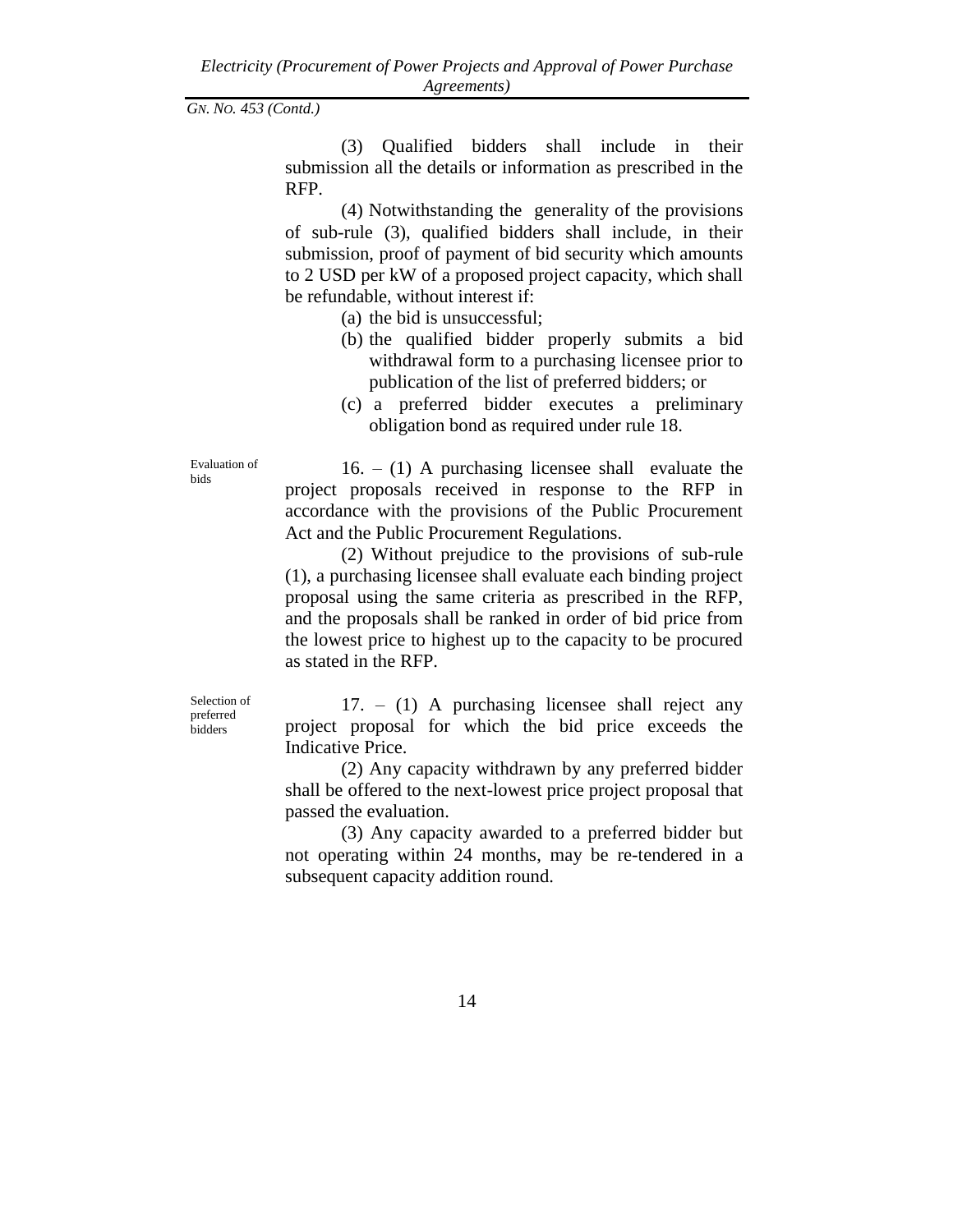preferred bidders

Notification to 18. A purchasing licensee shall notify preferred bidders and offer them an opportunity to execute a PPA after

posting a preliminary obligation bond at the rate of 25 USD per kW of the proposed project capacity. The preliminary obligation bond shall be discharged, in the event that the preferred bidder:

- (a) reaches financial close ; or
- (b) properly submits a successful bid withdrawal form for more than 20% of its bid capacity no more than six months from the date on which the purchasing licensee announced the preferred bidders.

19. Preferred bidders who choose to execute a PPA with a purchasing licensee shall proceed through the remaining project development steps, which include:

- (a) establishing a business entity (project company), pursuant to the laws of Tanzania, which has no any other business or purpose than building, owning, and operating the power project, including entering into all necessary agreements to build and operate the project, receive financing under the loan agreements and sell electricity to the purchasing licensee;
- (b) obtaining a provisional licence from the Authority. The information and documentation requested through the RFQ and RFP should be sufficiently comprehensive to obtain a provisional license, but the preferred bidders shall still need to make a formal application;
- (c) reaching financial close with all lenders that provide the necessary debt finance in accordance with the loan agreements;

Preferred bidder to finalize remaining project development steps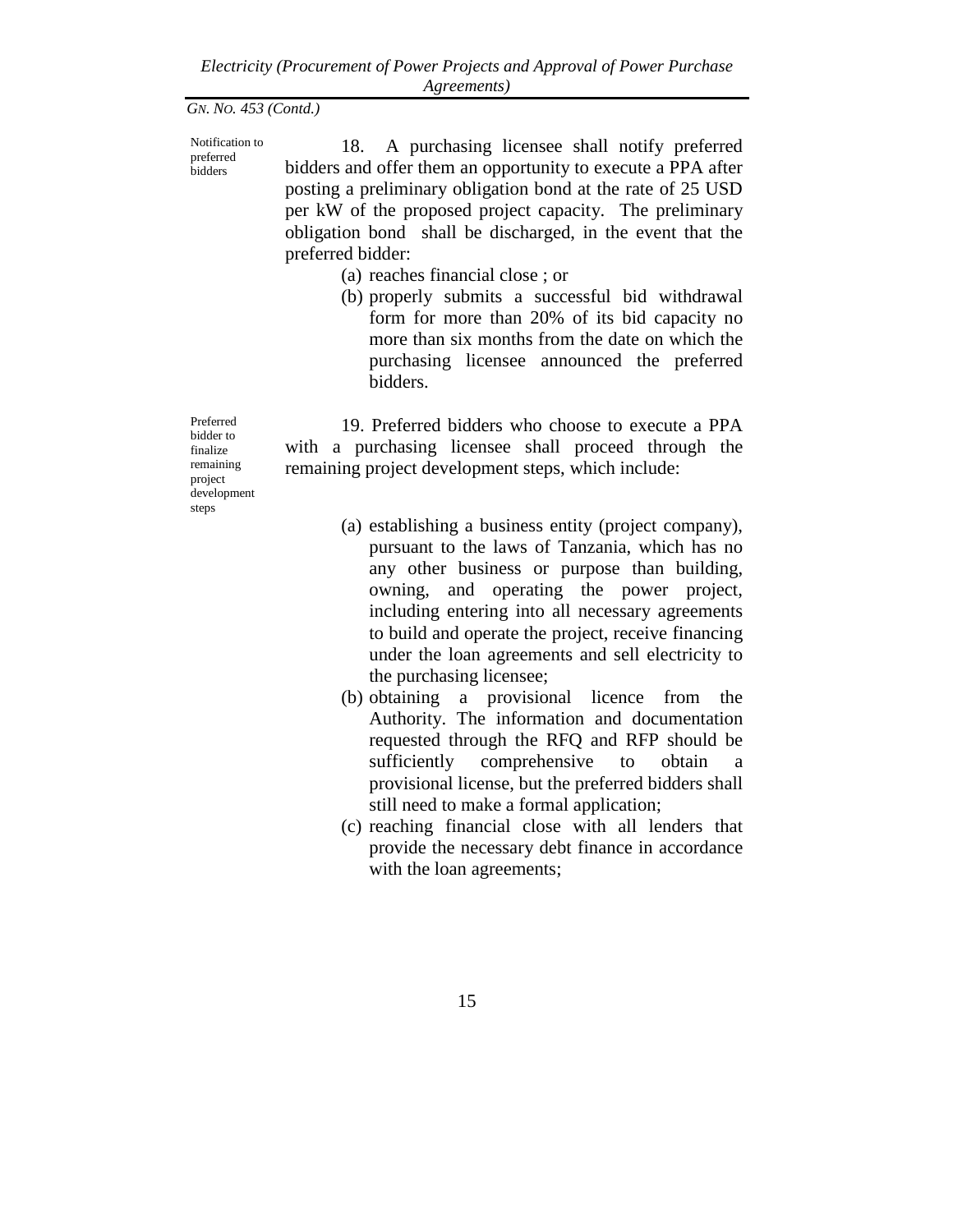- (d) executing the PPA, direct agreement, implementation agreement, transmission or distribution agreement, connection direct agreement if and as required in a form and manner by the Authority, a purchasing licensee and lenders, respectively;
- (e) executing contracts or sub-contracts necessary for engineering, procurement and construction of the power projects;
- (f) executing contracts or subcontracts necessary for operations and maintenance of the power project for the duration of the PPA;
- (g) completing physical construction of the power project and interconnection facilities;
- (h) commissioning the power projects; and
- (i) commencing commercial operations and successfully exporting electricity to the purchasing licensee.

# *Sub Part III*

# *Procurement of Power Projects Through Unsolicited Proposals*

Procurement through unsolicited proposals

20- (1) A purchasing licensee may procure a power project, through unsolicited proposals provided that:

- (a) the costs and risks of the said projects are reasonably weighed against the costs and risks of a similar projects;
- (b) the project developers' return on equity is reasonably when weighed against the return on equity of projects with similar costs and risks;
- (c) the proposed price is below or within the range of the Indicative Price;
- (d) the major components of the project shall be subjected to competitive tendering process, where appropriate; and
- (e) the outcome of the procurement was not affected by ownership interests or payment of any commission, gratuity or fee.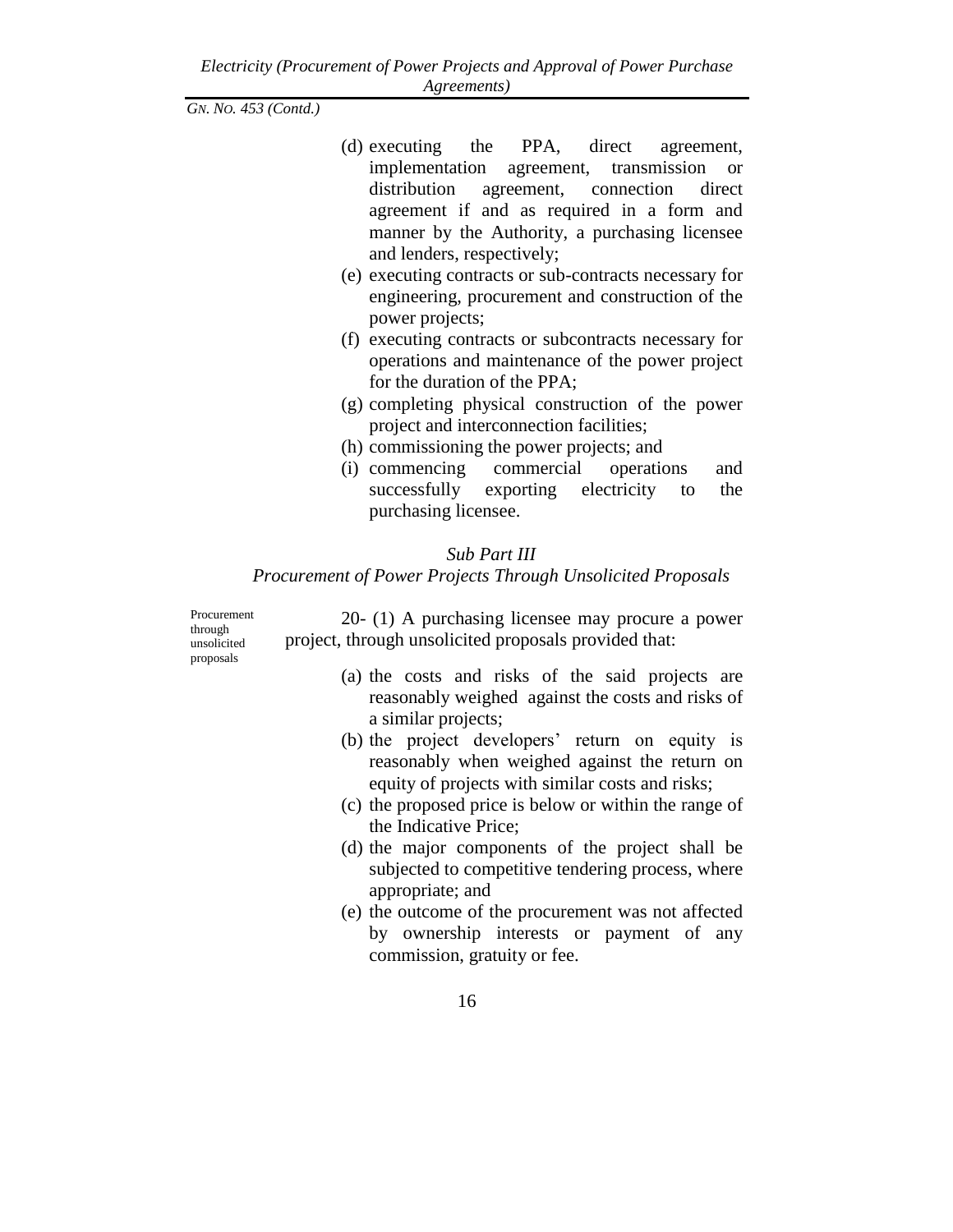(2) The phrase "major component of the project" in sub-rule (1) (d) above shall mean the procurement of the EPC contractors.

(3) A project developer who has been procured through unsolicited proposal as provided for under sub-rule (1) and who chooses to sign a PPA with a purchasing licensee, shall proceed with other project development stages as prescribed under rule 19.

### Sub Part IV

# *Appeals and Penalties*

21. Any person who is aggrieved by the decision of the tender Board made under this Part may appeal to the Public Procurement Appeals Authority pursuant to the provisions of the Public Procurement Act.

Penalty 22. Any purchasing licensee who contravenes the provisions of rule 4 commits an offence and shall, on conviction, be liable to a fine of not less than three million Tanzania Shillings or imprisonment to a term not exceeding three years or both.

#### PART III

PROCUREMENT OF POWER PROJECTS DURING EMERGENCY

Procurement during emergency

 $23. - (1)$  The provisions of this Part shall apply only in the event the Minister declares the existence of an emergency situation in terms of Section 4 (2) of the Act.

(2) A purchasing licensee shall not procure a power project on emergency basis except as it is provided for under these Rules.

(3) Any power purchase agreement executed in contravention of these rules shall be void.

Application for initiation of emergency procurement

24.- (1) Any purchasing licensee who wishes to apply for procurement of a power project under emergency shall lodge an application with the Authority which shall include the following:

> (a) a declaration by the Minister of an emergency in terms of Section 4 (2) of the Act;

Appeals

Cap. 410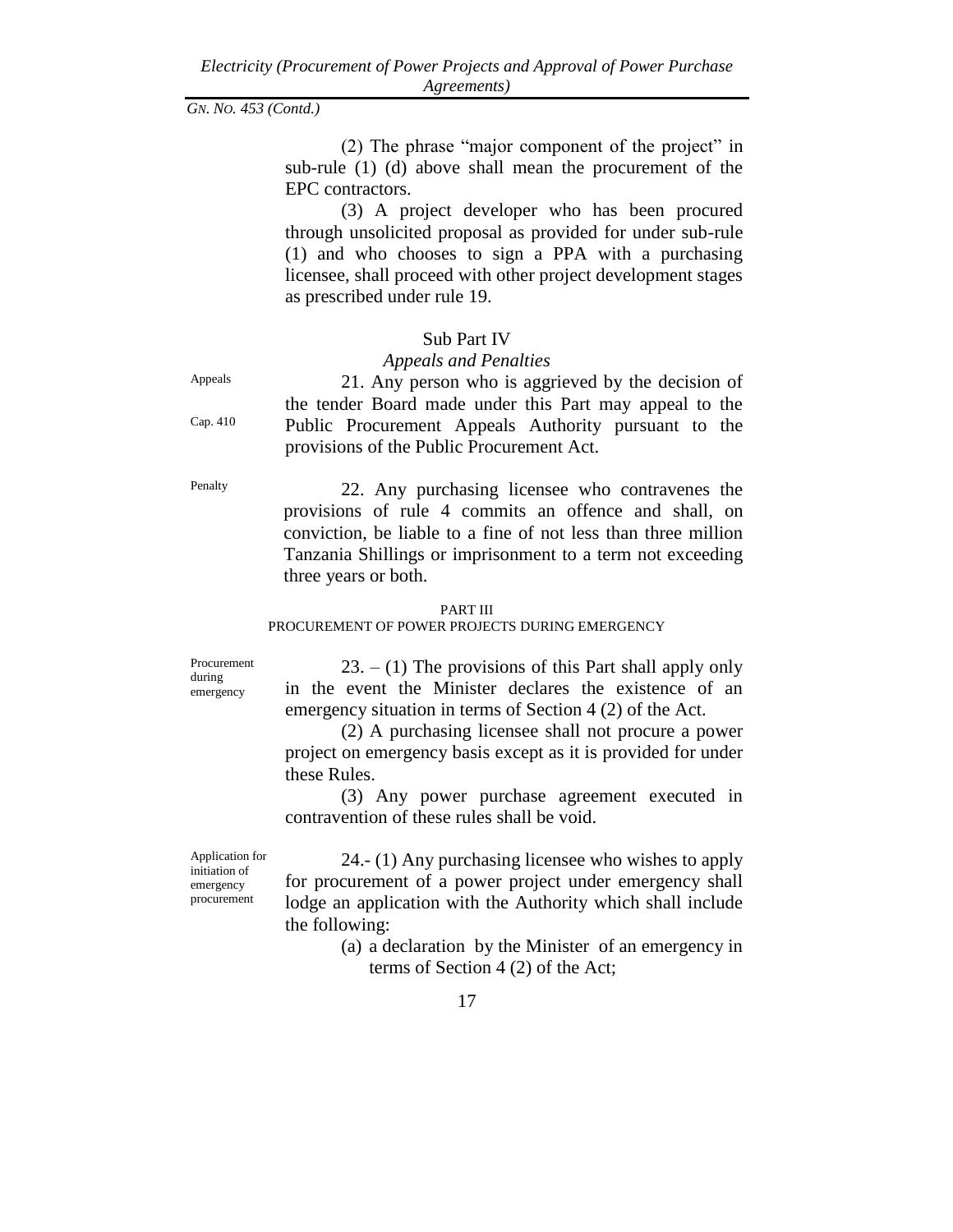- (b) a brief summary of the purchase rationale, explaining why the electricity produced by a project of the said size, location and duration is needed in order to overcome the emergency power situation; and
- (c) a statement of intent describing the type of procurement process to be undertaken, which shall either be a standardized process or a nonstandardized process and the timeframe for undertaking the said procurement.

(2) The Authority shall evaluate the contents of the application received under sub-rule (1) in order to verify its completeness and it shall notify the licensee within five working days if the application is not complete, and shall specify the information needed to make the application complete.

(3) A purchasing licensee may request the Authority to treat any information submitted under sub-rule (1) as confidential and the Authority shall treat such information as confidential unless there are compelling reasons for making the information public.

(4) The application in sub-rule (1) shall be lodged by a purchasing licensee before:

- (a) releasing a tender advertisement seeking bids or expressions of interest to provide a new source of power supply; or
- (b) commencing formal negotiations for a power purchase agreement.

(5) The Authority shall approve the initiation of an emergency power procurement process if the project size is needed at specified location to cover the shortage in electricity generation for the predicted period of the emergency.

Decision of the Authority

25.- (1) The Authority shall make a decision within ten working days after receiving an application completed in accordance with rule 24 (1), which may be:

- (a) granting the application; or
- (b) rejecting the application; or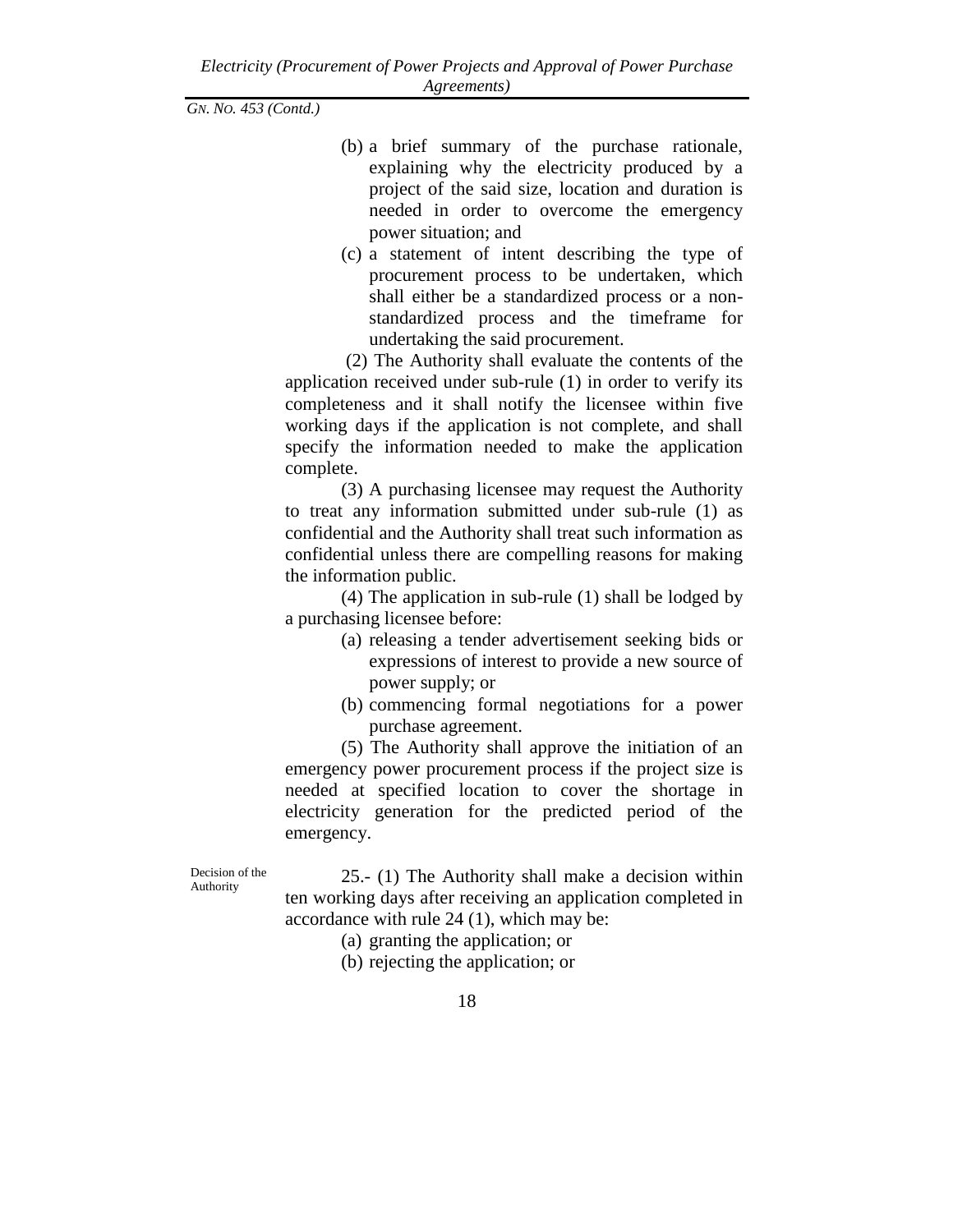(c) referring back the application.

(2) In the event that the Authority rejects or refers back an application, it shall inform the applicant of such decision in writing, including the reasons thereof.

(3) Where the application is referred back in terms of sub-rule (1), the applicant may re-submit the application in future dates after correcting the anomalies therein, and in case the application is rejected and the applicant is aggrieved, he may seek redress under rule 47.

Consequences of approval to initiate emergency procurement

26.-(1) A purchasing licensee shall, upon issuance of the approval to the application in rule 25, be allowed to proceed with the procurement process and shall be allowed to recover the reasonable costs of the procurement process through a regulated tariff if the procurement process ultimately results in a new source of power supply.

(2) Notwithstanding the generality of the provisions of sub-rule (1), the approval of the initiation process by the Authority under these rules does not imply an automatic approval to subsequent reviews including application for approval of power purchase agreements and licence applications.

(3) A purchasing licensee shall, after obtaining the approval for initiation of procurement of power project under rule 25 and in any event not later than fourteen days after the date thereof, proceed with the procurement process.

#### PART IV

#### PROCEDURES FOR APPROVAL OF POWER PURCHASE AGREEMENTS DURING NORMAL TIMES

Negotiation of PPA

27. – (1) A purchasing licensee shall, after the approval by the Authority to initiate the procurement of a power project in terms of rule 7 and conclusion of the procurement process under Part II, proceed with the negotiation of a PPA in accordance with this Part and the Best Practice Guidelines.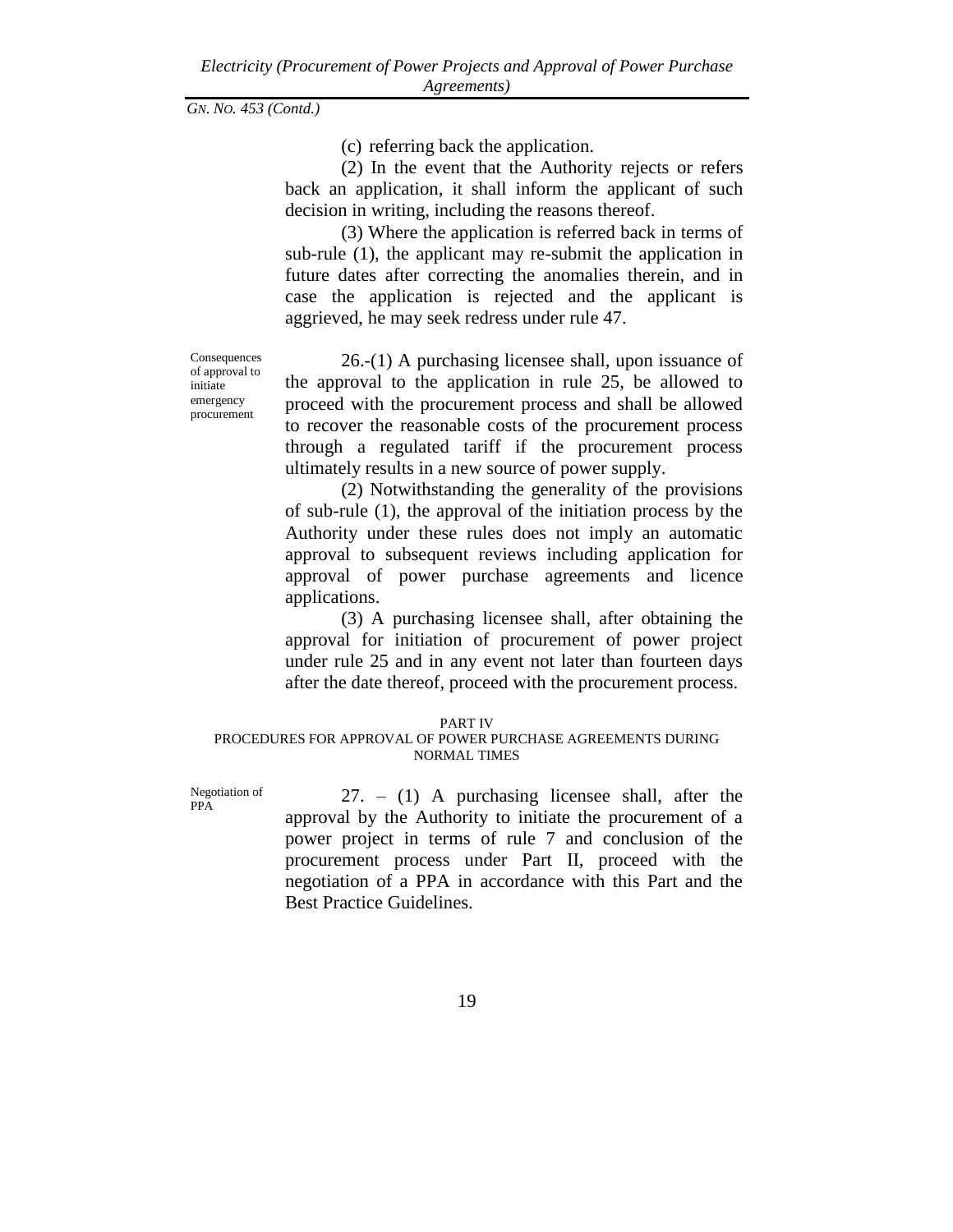(2) A purchasing licensee shall conclude the procurement process together with the negotiation of a PPA in the shortest period possible and in any event not more than six months after the approval under rule 7.

(3) The Authority may sit as an observer during the negotiation of a power purchase agreement and it shall only be responsible for providing clarification on some legal and regulatory issues during the negotiation.

(4) During negotiations, the parties may, with prior approval of the Authority, agree on terms that are not included or at variance with the power purchase agreement model, provided that such terms aim at protecting public interest.

Application for approval of PPA

28.-(1) Any purchasing licensee who intends to execute a power purchase agreement with any other party, shall lodge an application to the Authority which shall contain the following particulars:

- (a) the initialed power purchase agreement, together with any project agreements;
- (b) details of procurement process used in procuring new source of supply, supporting evidence of the procurement process, a report explaining how bids were evaluated and the justification for the selection of a successful bidder;
- (c) the names of a person or firm, both domestic and international, paid a commission, gratuity or a fee of not less than fifty thousand shillings in relation to the procurement or execution of the agreement in the form prescribed in the second schedule to these Rules;
- (d) a summary of key terms of the agreement, and a filled in risk allocation table as provided for in the Third Schedule to these rules; and
- (e) details disclosing the project owners, including beneficial ownership of companies and trusts and any relationship that owners have to ministers, officials and staff of purchasing licensee, Ministry or the Authority.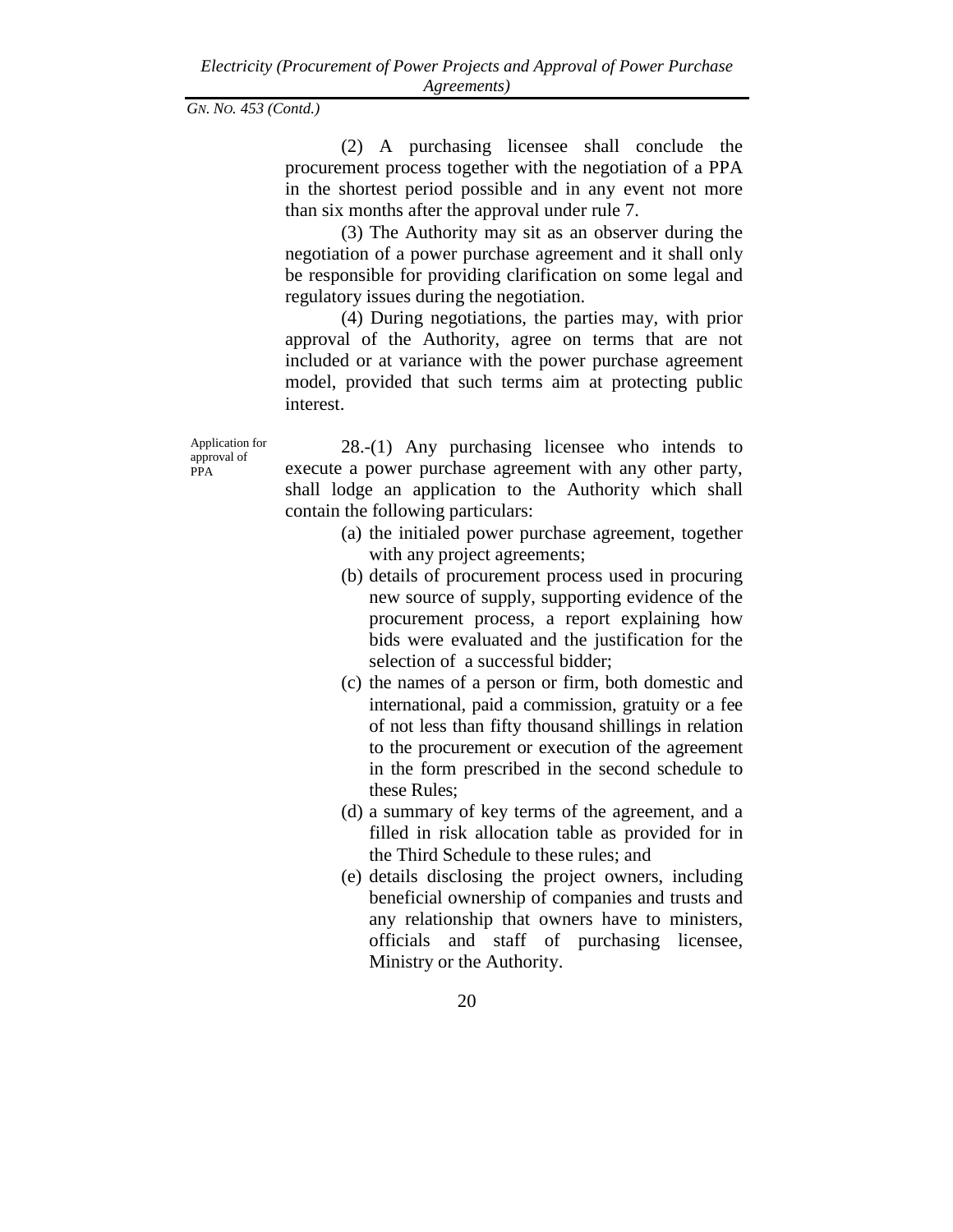(2) The application in sub-rule (1) shall be made to the Authority after all the parties to the agreement have agreed to the terms and conditions of the power purchase agreement and before the said power purchase agreement is signed.

(3) Unless there are compelling reasons to the contrary Authority shall, upon a request from a licencee, treaty any information specified in that behalf as confidential.

29.-(1) The Authority shall evaluate the contents of the application received under rule 28 in order to verify its completeness and shall, in the event of:

- (a) a complete application, notify the purchasing licensee within fifteen working days and proceed with the evaluation; and
- (b) an incomplete application, notify the purchasing licensee within fifteen working days to submit further information needed to make the application complete.

(2) The Authority shall allow the costs of a power purchase agreement resulting from a solicited proposal under Part III to pass through a tariff.

Evaluation of 30.-(1) A purchasing licensee shall, for procurements done out of unsolicited proposals under rule 20, submit to the Authority a detailed breakdown of the project developer's costs and finances, including forecasts of capital and operating expenditure, depreciation, debt servicing costs and the projected return on investment for the project.

> (2) The Authority shall approve the costs to pass through a tariff for power purchase agreement entered out of unsolicited proposals if:

- (a) the costs and risks of the power purchase agreement are reasonably weighed against the costs and risks of similar projects;
- (b) the project developers' return on equity is reasonably weighed against the return on equity of projects with similar costs and risks;

Evaluation of PPA for solicited project proposal

PPA for unsolicited project proposals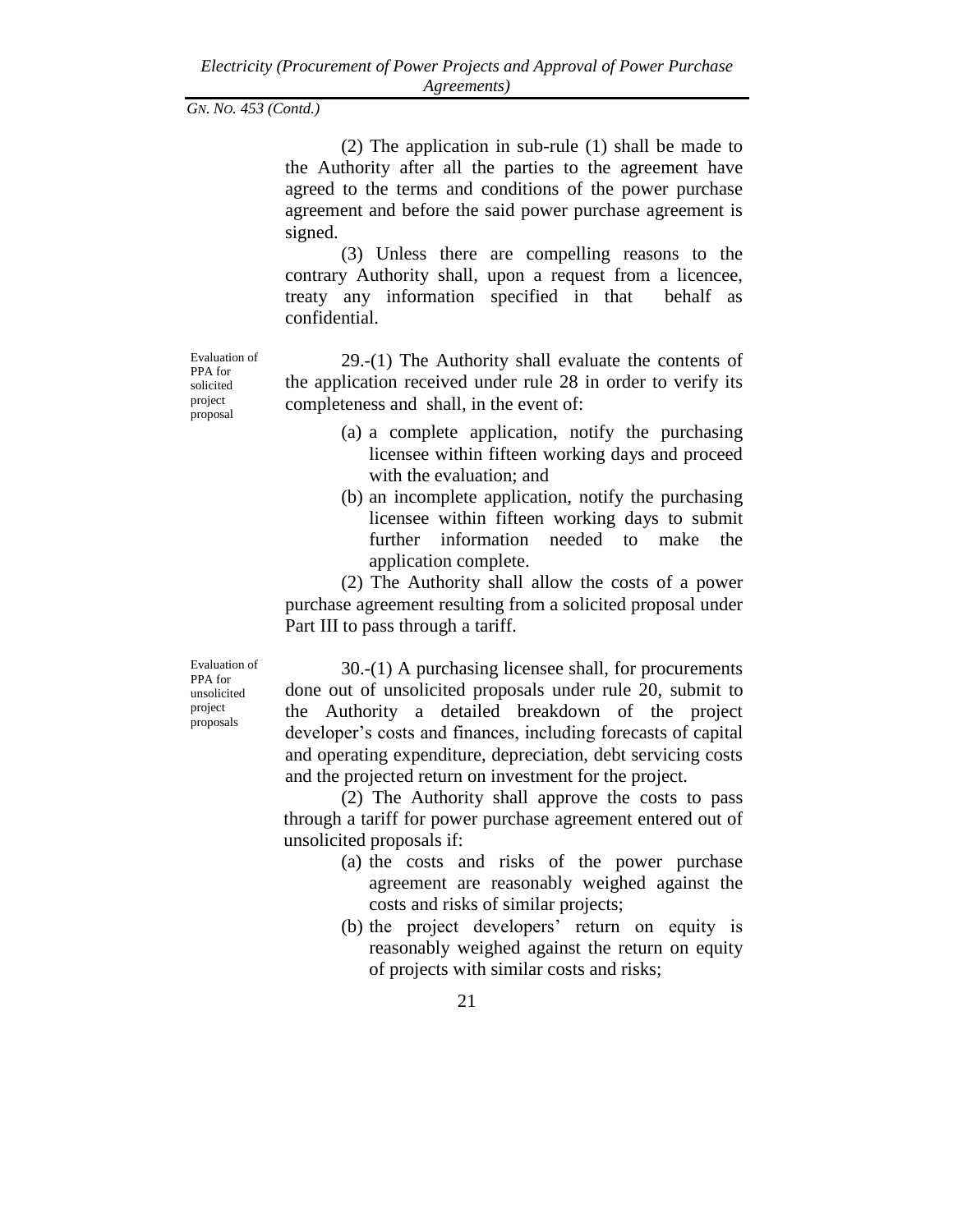- (c) the proposed price is below or within the range of the indicative price;
- (d) the major components of the project shall be subject to competitive tendering processes, where appropriate; and
- (e) the outcome of the procurement was not affected by ownership interests or the payment of any commission, gratuity or fee.

Factors for evaluation of PPA

31. Without prejudice to the requirements of rules 29 and 30, the Authority shall, while evaluating the application for approval of a power purchase agreement, considers the following where:

- (a) the application conforms with the Act, EWURA Act and these rules;
- (b) costs of the power purchase agreement were prudently incurred and their effects to the economy;
- (c) the power purchase agreement is arrived at a winwin negotiation.
- (d) the influence of the project tariff on average tariff of the power system;
- (e) all calculations were correctly made; and

Submission of additional information

32.-(1) During evaluation process, the Authority may require a purchasing licensee to provide further information and such licensee shall promptly comply with the instructions from the Authority.

(2) In the event a purchasing licensee fails without a justifiable cause or refuses to comply with the instructions of the Authority as required under sub-rule (1) after the lapse of thirty days from the due date, the application which is pending at the Authority shall abate.

Decision of the Authority

 $33. - (1)$  After conclusion of the evaluation process, the Authority may:

(a) grant approval to the application;

- (b) reject the application; or
- (c) refer back the application.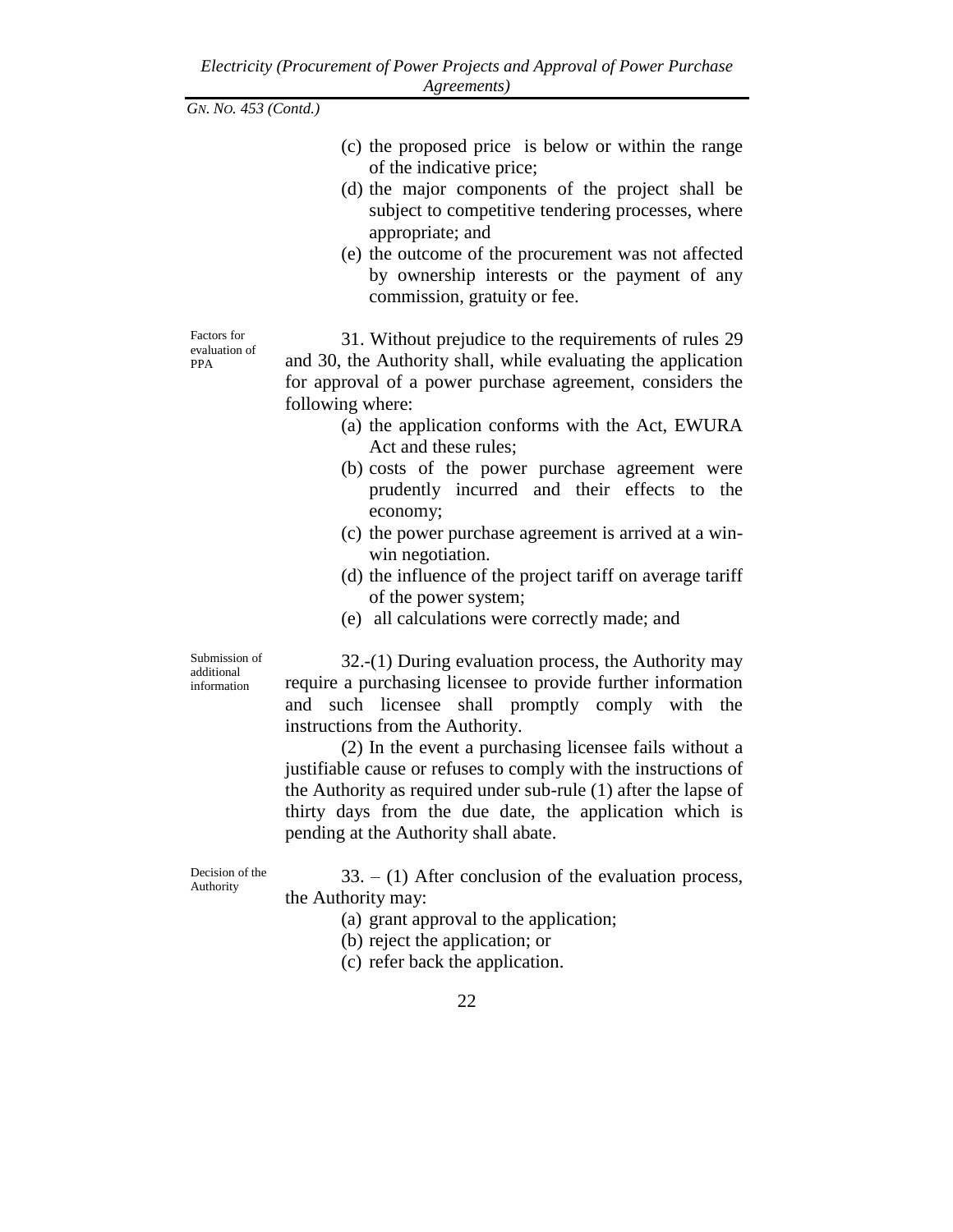(2) The decision of the Authority shall be made within thirty working days after receipt of a complete application of a solicited proposal and forty-five working days in case of unsolicited proposal.

(3) The Authority shall, in the event it rejects or refers back an application made under sub-rule (1), inform the applicant of such decision in writing, including the reasons for such a refusal or referral.

(4) An applicant may, in the case of an application that has been referred back in accordance with sub-rule (1), re-submit the application in future dates.

Consequences of approval of PPA<sup>1</sup>

34.-(1) In the event the Authority approves a power purchase agreement under rule 34, the costs of the power purchase agreements shall be allowed into a tariff.

(2) The Authority shall, before allowing the costs of the power purchase agreements into a tariff, ensure that-

- (a) the date on which tariffs are changed to reflect the cost of power purchase aligns with the date that the purchasing licensee starts to pay for power; and
- (b) the change in tariffs accurately reflects the costs of power purchase.

(3) The Authority's approval of a power purchase agreement may allow a specified degree of flexibility for parties to agree on the changes to the agreement, provided that, the Authority is satisfied the import of its decision shall not be undermined by flexibility or any permitted change.

(4) Where the parties to the agreement require flexibility to change terms after the relevant regulatory decision is made, the desired level of flexibility shall be detailed in the application and sent to the Authority with reasons supporting the need for flexibility.

(5) The Authority may consider the request for additional flexibility, within five working days, and shall notify the purchasing licensee of the level of flexibility that is acceptable to the Authority.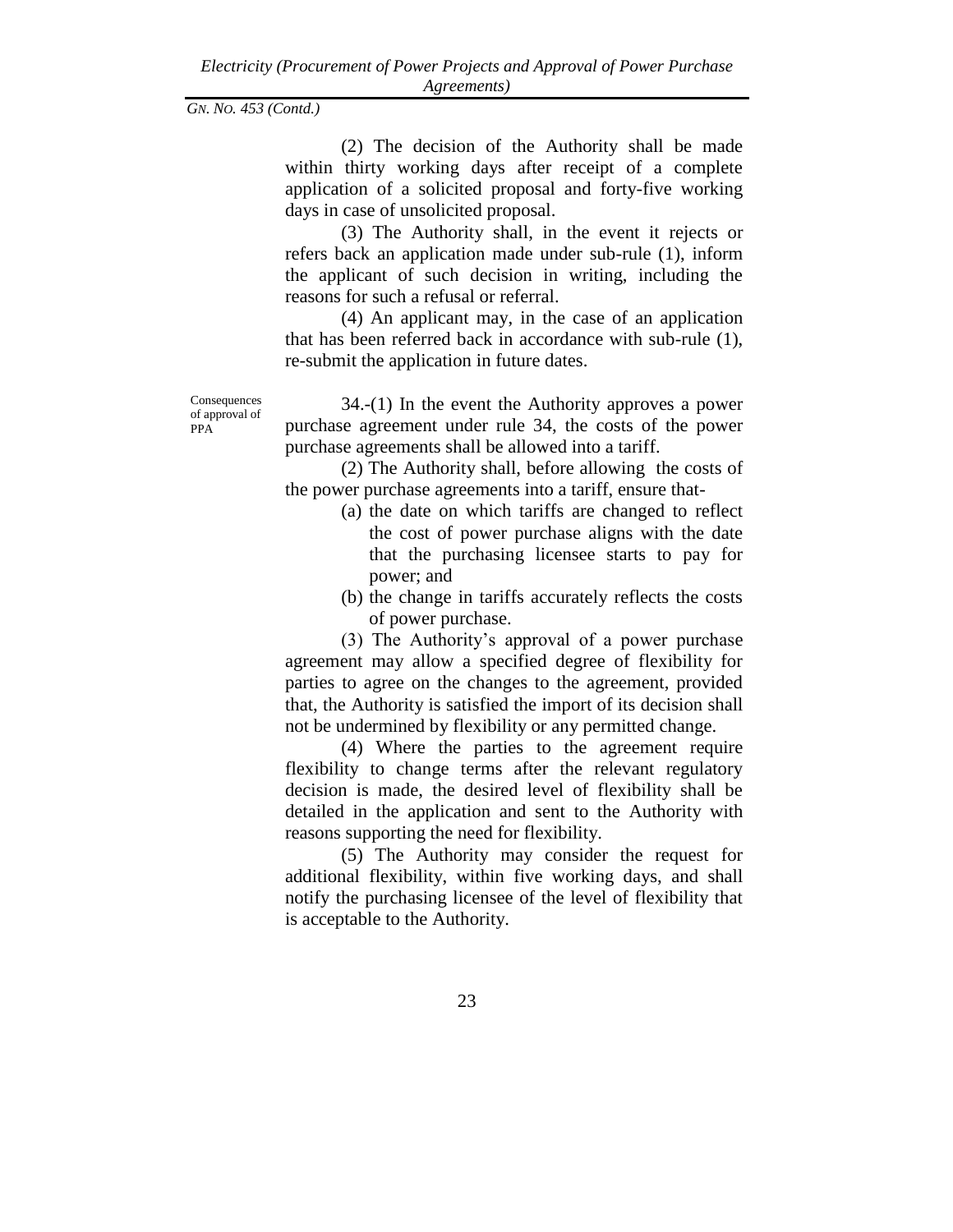# PART V

#### PROCEDURE FOR APPROVAL OF POWER PURCHASE AGREEMENTS DURING EMERGENCY

Approval process during emergency

35. The provisions of this Part shall apply only in the event the Minister declares existence of an emergency situation in terms of section 4 (2) of the Act.

Negotiation of PPA

36.-(1) A purchasing licensee shall, after the approval by the Authority to initiate the procurement of a power project under emergency in terms of rule 24 and conclusion of the procurement process under rule 26 (3), proceed with the negotiation of a PPA in accordance with this Part and the Best Practice Guidelines.

(2) A purchasing licensee shall conclude the procurement process together with the negotiation of a PPA in the shortest period as possible and in any event not more than thirty days after the approval under rule 27 (4).

(3) The Authority may sit as an observer during the negotiation of a power purchase agreement and it shall only be responsible for providing clarification on some legal and regulatory issues during the negotiation.

(4) During negotiations, the parties may, with prior approval of the Authority, agree on terms that are not included or at variance with power purchase agreement model provided such terms aim at protecting public interest.

Application for approval of PPA during emergency

37.-(1) Any purchasing licensee who intends to apply for the approval of a power purchase agreement under emergency shall lodge an application to the Authority.

(2) The application under sub-rule (1), shall include the following particulars:

> (a) the initialed power purchase agreement, together with any documents referred therein;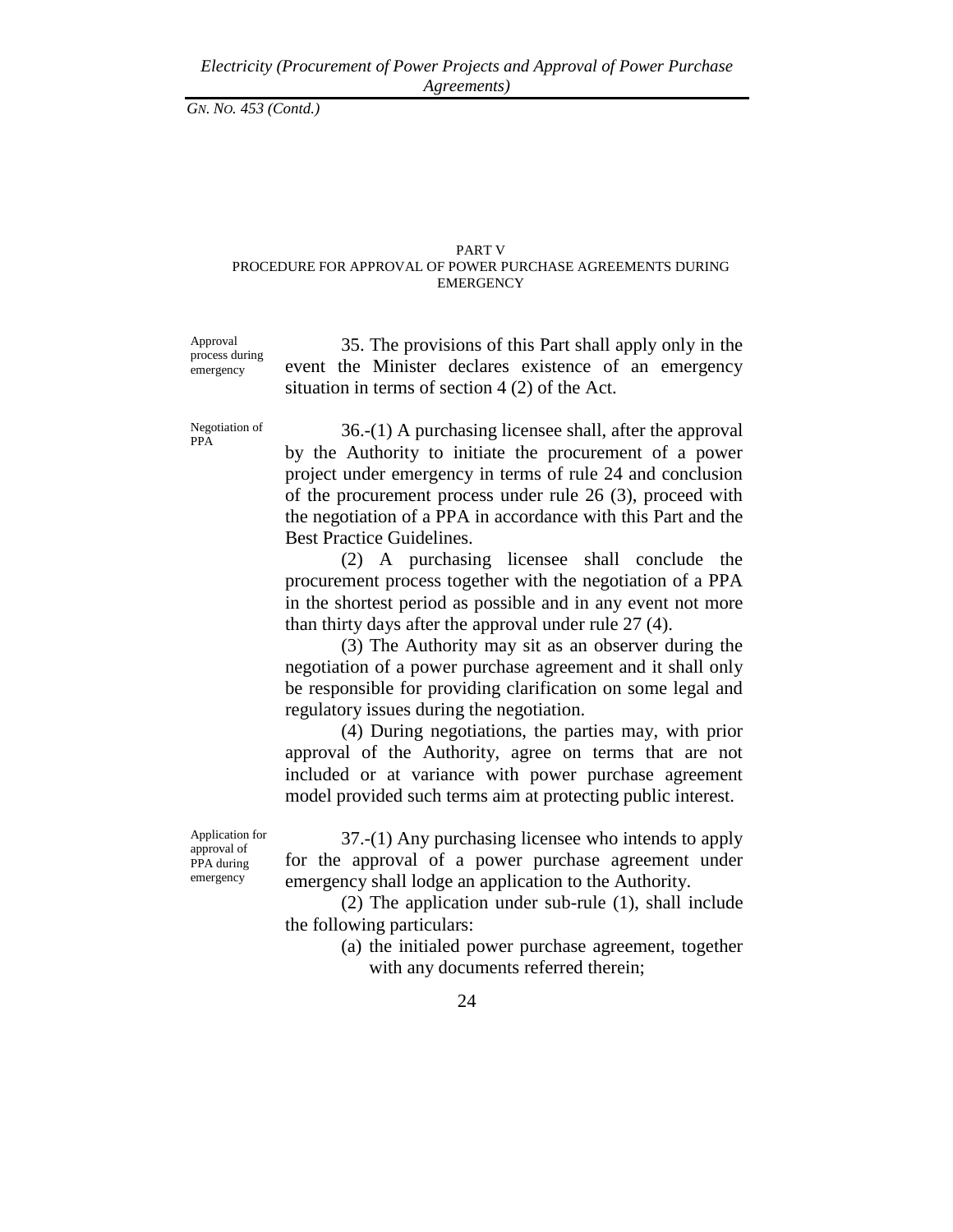- (b) evidence that the project developer has technical capabilities to undertake this type of emergency power project ;
- (c) the names of any person or firm, both domestic and international, paid a commission, gratuity or fee not less than fifty thousand shillings in relation to the procurement or execution of agreement in a manner set out in the second schedule to these Rules;
- (d) a summary of the key terms of the agreement, and a filled in risk allocation table in the form provided in the third schedule to these Rules;
- (e) detailed description of the procurement process used to procure the new source of supply, and provide supporting evidence of the procurement process including negotiation minutes;
- (f) details disclosing project owners, beneficial ownership of companies and trusts and any relationship that owners have to ministers, officials and staff of a purchasing licensee, Ministry or the Authority;
- (g) for a standardized procurement, evidence that a pre-approved standardized process which shall include advertisements, tender documents, competing proposals and report from the purchasing licensee explaining how bids were evaluated and selection of the successful bidder; and
- (h) for a non-standardized procurements, evidence that the project developer has the financial ability to undertake the project.

(3) Unless there are compelling reasons to the contrary Authority shall, upon a request from a licencee, treaty any information specified in that behalf as confidential.

(4) A purchasing licensee shall lodge to the Authority the application under sub-rule (1):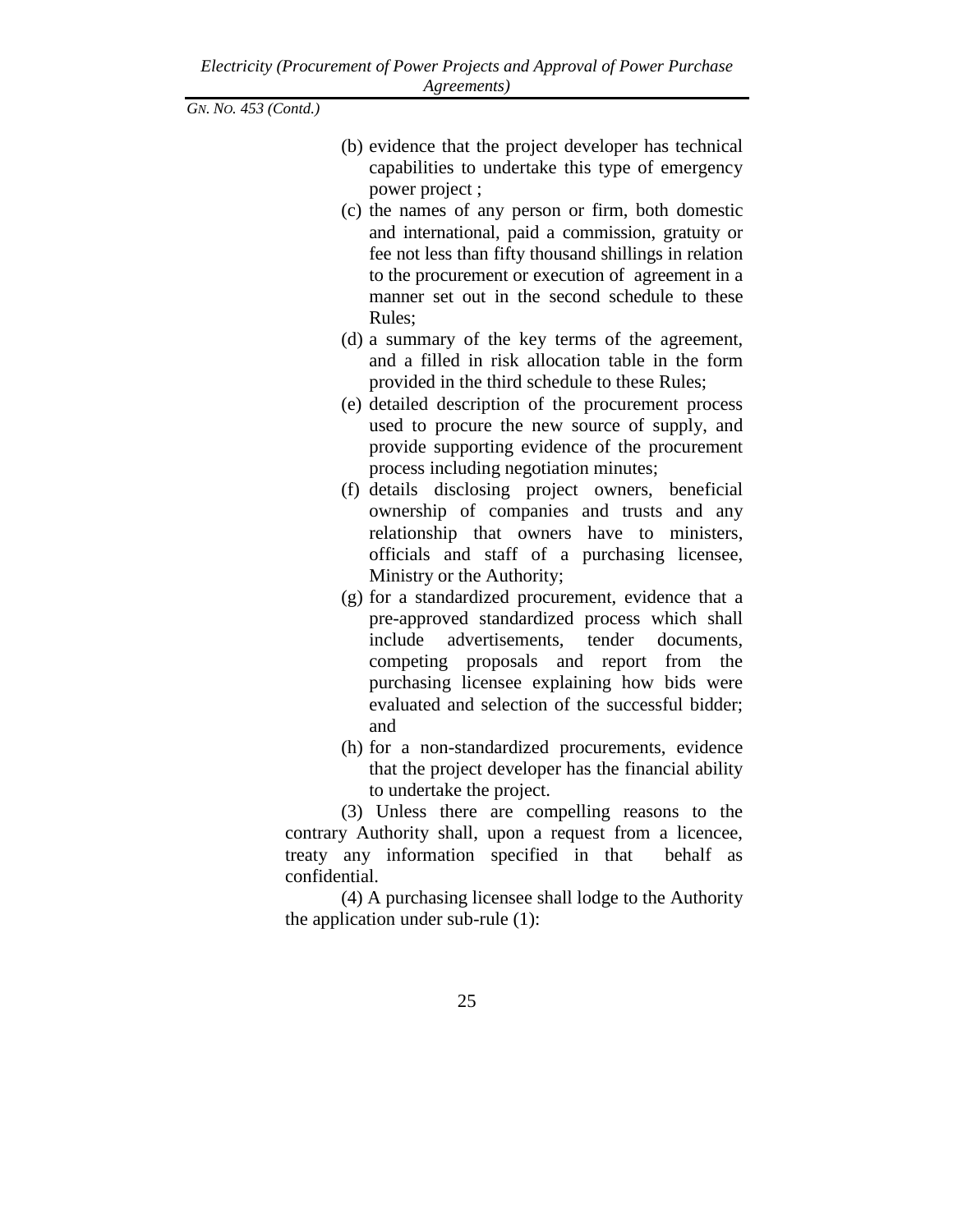- (a) when all parties to the power purchase agreement have agreed to the terms and conditions of the agreement; and
- (b) before the emergency power purchase agreement is signed.

(5) The Authority shall evaluate the contents of application received under sub-rule (1) in order to verify its completeness and shall, in the event of an incomplete application, notify a purchasing licensee within ten working days after receipt of the application the information needed to make the application complete.

Evaluation process for standardized emergency PPA

38. - (1) The Authority shall approve the costs of an emergency power purchase agreement for passing through into a tariff where a standardized procurement process is followed, unless the outcome of the procurement is negatively affected by ownership interests or payment of any commission, gratuity or fee.

(3) The Authority shall make its decision in respect of application received under rule 37 within fifteen working days after receipt of a complete application.

(4) The Authority shall, before approving the costs of a power purchase agreement to pass through a tariff, ensure that:

- (a) the date on which tariffs are changed to reflect the costs of the power purchase aligns with the date that the purchasing licensee starts to pay for the power; and
- (b) the change in tariffs which reflect the costs of the power purchase.

Evaluation of nonstandardized emergency PPA

39.- (1) The Authority shall approve the costs of an emergency power purchase agreement resulting from a nonstandardized procurement process pass through into a tariff if:

> (a) the costs and risks of the power purchase are reasonably weighed against the costs and risks of similar emergency projects;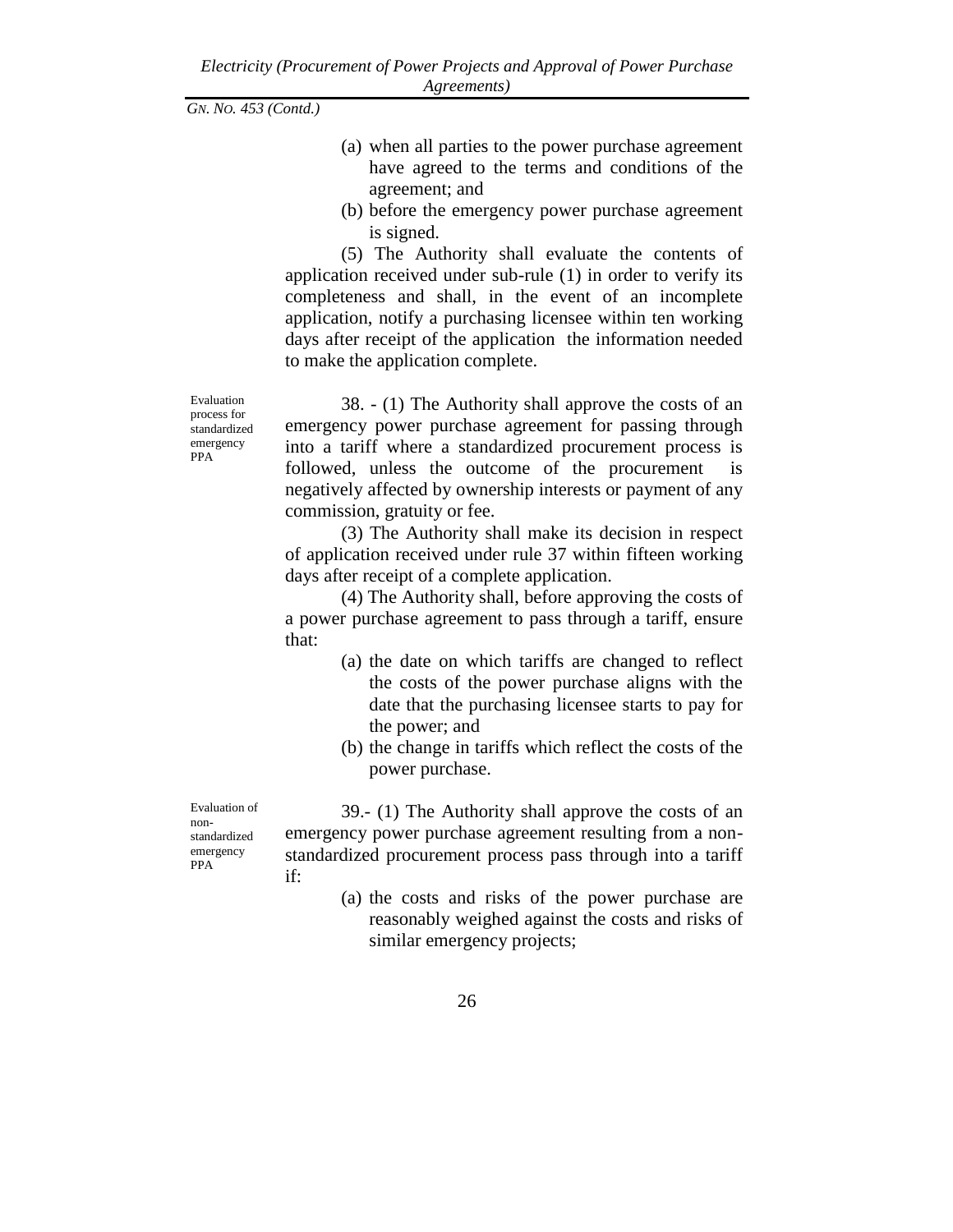- (b) the project developers' return on equity is reasonably weighed against the return on equity of projects with similar costs and risks; and
- (c) the outcome of the procurement was not affected by ownership interests or the payment of any commission, gratuity or fee.

(2) The Authority shall make its decision under this rule within thirty working days after receipt of a complete application.

(3) The Authority shall, before approving the costs of a power purchase agreement pass through a regulated tariff, ensure that:

- (a) the date at which tariffs are changed to reflect the cost of the power purchase aligns with the date that the purchasing licensee starts to pay for the power; and
- (b) the change in tariffs accurately reflects the costs of the power purchase agreement.

Factors considered in evaluation of emergency PPA

40. Without prejudice to the requirements of rules 38 and 39, the Authority shall, while evaluating the application for approval of a power purchase agreement, considers whether:

- (a) the application conforms with the Act, EWURA Act and these rules;
- (b) costs of the power purchase agreement were prudently incurred and their effects to the economy;
- (c) the influence of the project tariff on average tariff of the power system;
- (d) all calculations were correctly made; and
- (e) the power purchase agreement is considered to be fair to all parties.

Submission of information

41.-(1) During evaluation process, the Authority may require a purchasing licensee to provide further information and such licensee shall promptly comply with the instructions from the Authority.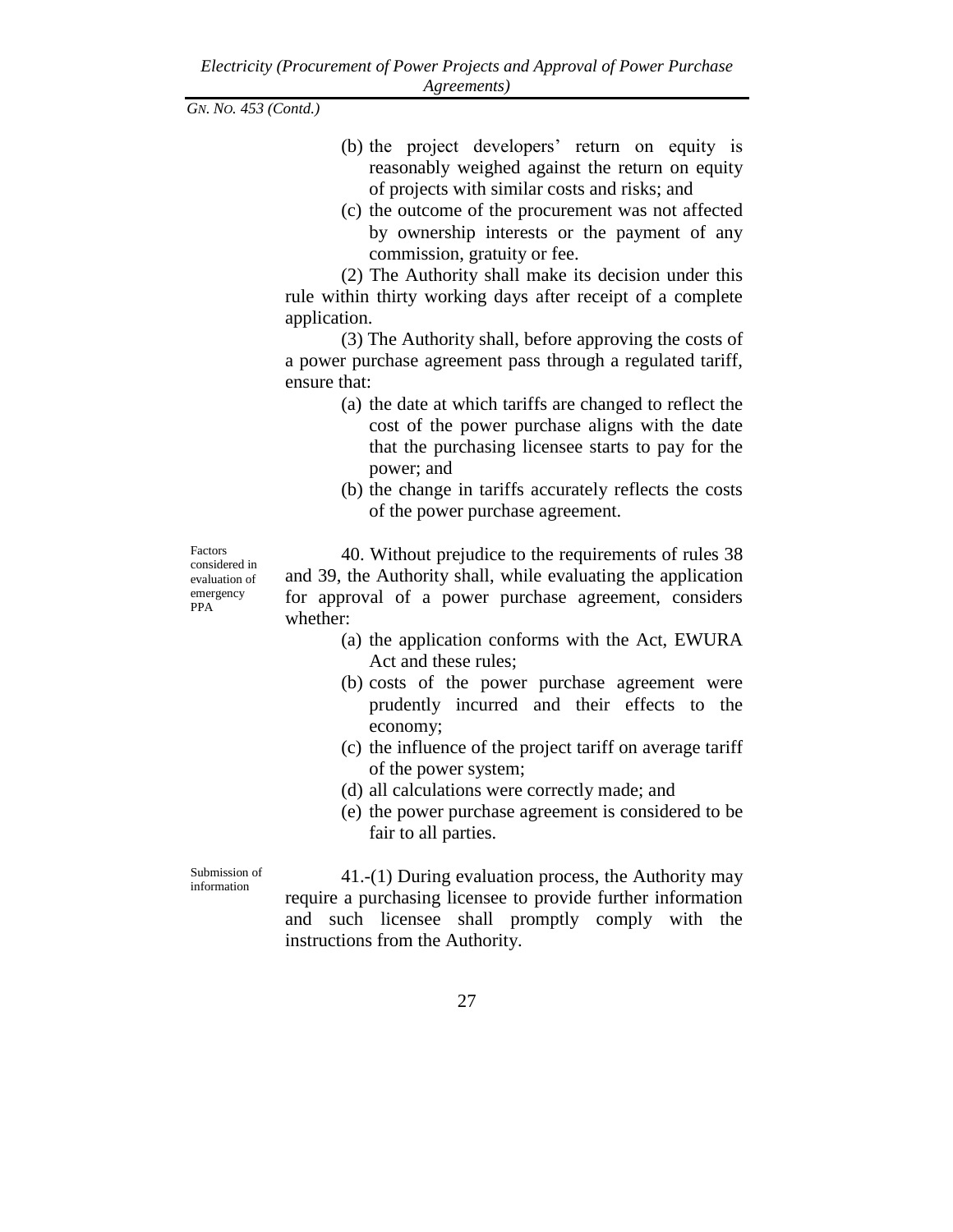(2) In the event a purchasing licensee fails without reasonable cause or refuses to comply with the instructions of the Authority as required under sub-rule (1) after a lapse of thirty days from the due date, the application which is pending at the Authority shall abate.

Decision of the Authority

42. - (1) The Authority shall, after concluding the evaluation under rules 38 or 39, proceed in making a decision, which may be:

(a) granting approval to the application;

(b) rejecting the application; or

(c) referring back the application.

(2) The Authority shall, in the event it rejects or refers back an application in accordance with sub-rule (1), inform the applicant of such decision in writing, including the reasons thereof.

(3) An applicant may, in the event the application is referred back in terms of sub-rule (1), re-submit the application in future dates after correcting the anomalies specified there in.

Provisional approval of emergency PPA

43.-(1) Notwithstanding the provisions of rule 42, the Authority may, where it deems necessary, issue a provisional approval of an emergency power purchase agreement, provided such approval shall not exceed six months.

(2) A provisional approval of an emergency power purchase agreement shall entitle a purchasing licensee to reflect in the tariffs the costs of the power purchase and shall contain some conditions which the purchasing licensee shall be obliged to fulfill.

(3) A purchasing licensee shall fulfill all the conditions given under sub-rule (2) and submit a progress report to the Authority within ninety days of receiving a provisional approval.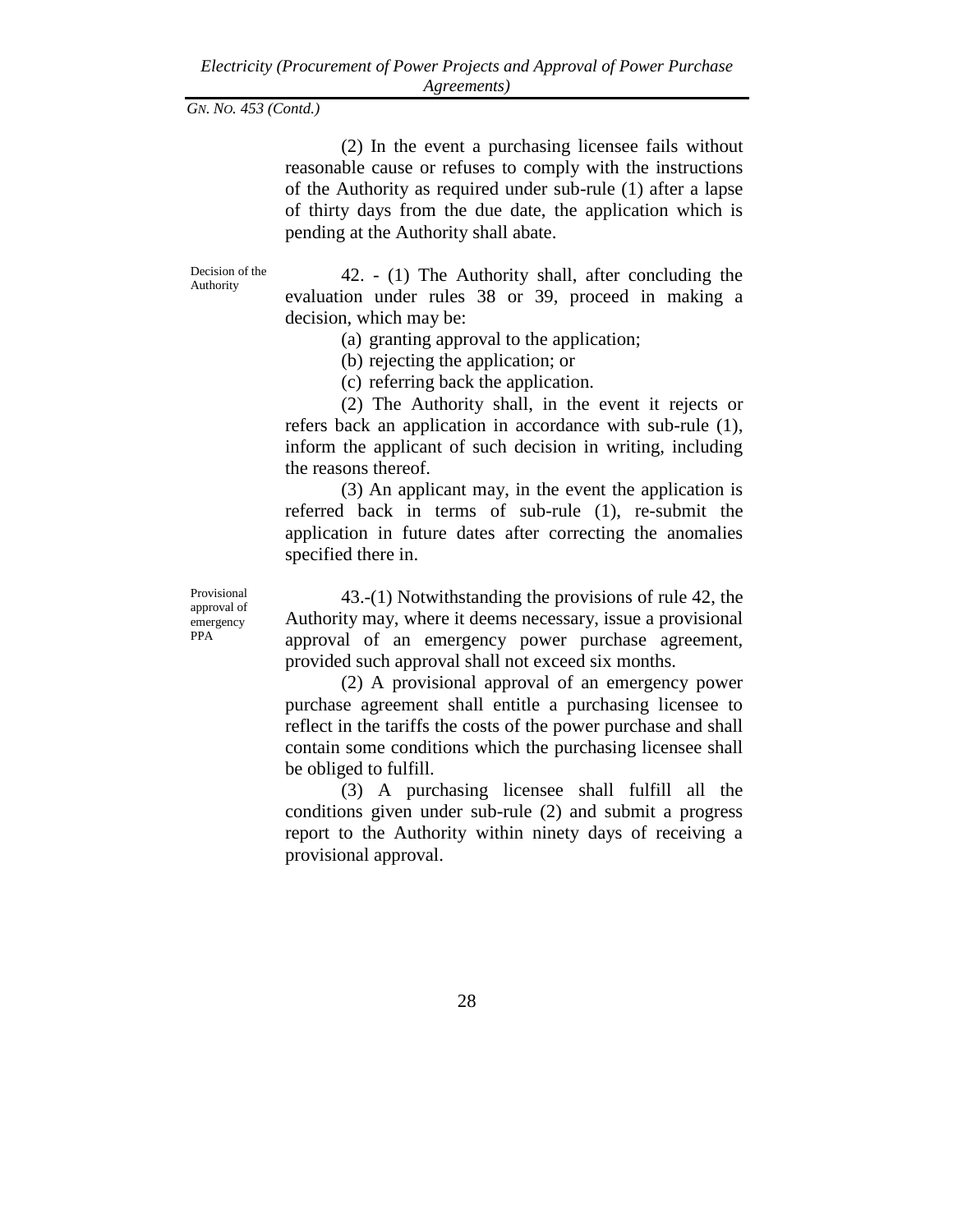(4) In the event a purchasing licensee fails to fulfill the conditions given by the Authority under sub-rule (2) and where the Authority does not receive a progress report from the purchasing licensee under sub-rule (3), then the power purchase agreement shall become null and void after a notice of thirty days issued by the Authority has lapsed.

(5) The Authority shall make a final decision on the application within sixty days after receipt of a progress report.

# PART VI

### GENERAL PROVISIONS

General penalty

44. - (1) A purchasing licensee who contravenes any provisions of these Rules for which no specific penalty is prescribed shall be liable to a fine of not less than three million shillings.

(2) A purchasing licensee who employs an agent, clerk, servant or other person, shall be answerable and liable for any acts or omissions of such persons in so far as the actions or omissions relate with activities covered by these Rules.

(3) Where a person who is charged with the breach of the provisions of these Rules is a body corporate, every person who, at the time of the breach, was a director, manager or employee of the body corporate may be charged jointly in the same proceedings with such body corporate

Amendment and termination of PPA

45.-(1) A purchasing licensee shall not later than seven working days after receipt of a notice from the other party to a power purchase agreement of the intention to terminate or amend the power purchase agreement, notify the Authority on the receipt of the notice.

(2) Without prejudice to the provisions of sub-rule (1) a purchasing licensee shall not terminate a power purchase agreement unless ninety days written notice has been served to the Authority.

(3) Notwithstanding the provisions of sub-rule (1), no power purchase agreement shall be amended unless approved by the Authority.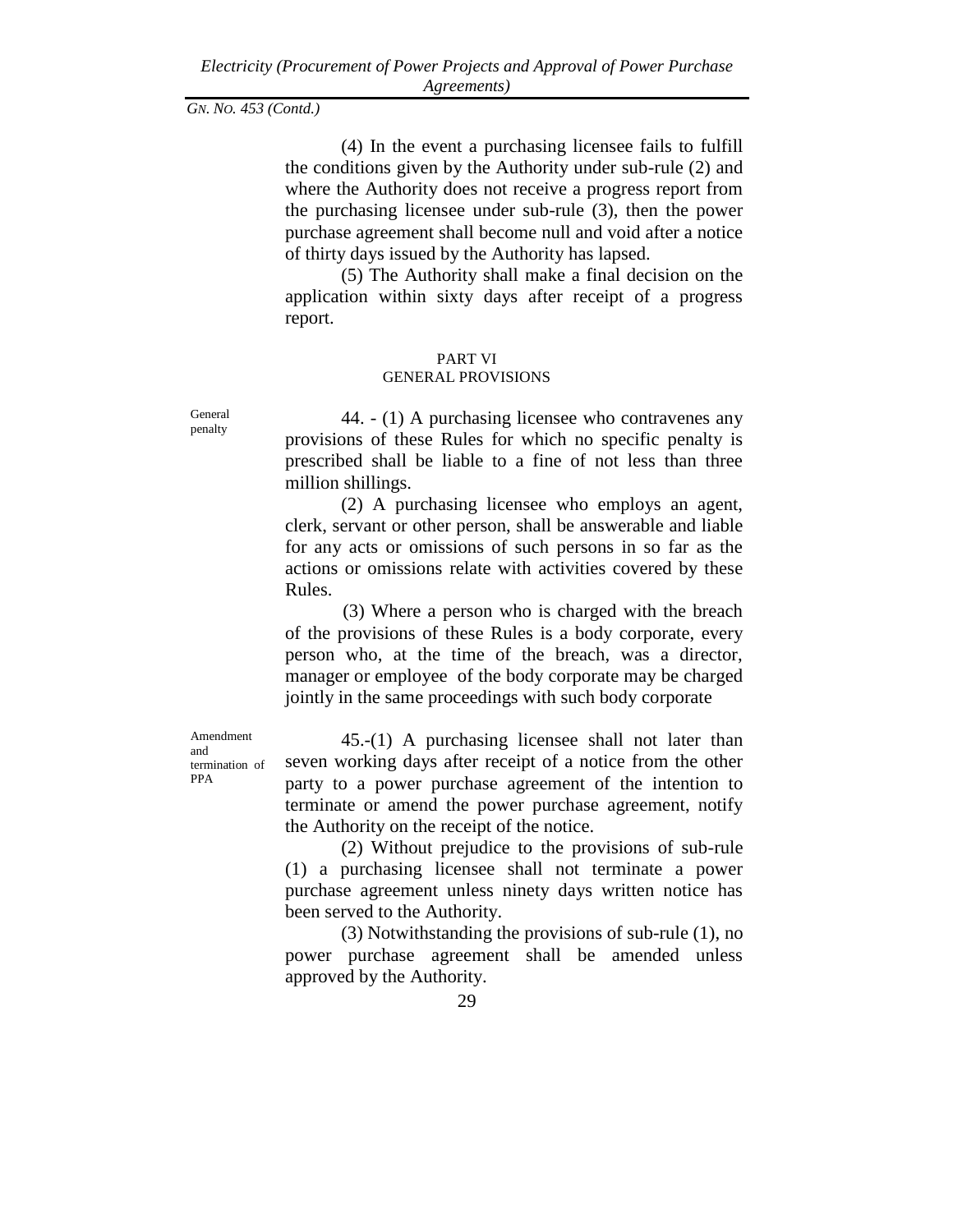**Overriding** effect of PPA 46. For avoidance of doubts in case of conflict between project agreements and power purchase agreement, the latter shall prevail.

Appeals 47. Any person who is aggrieved by the decision of the Authority under rules 7, 26, 34 or 43 may appeal to the Tribunal pursuant to the provisions of the EWURA Act.

Revocation of GN No. 245 of 2017

48. The Electricity (Procurement of Power Projects and Approval of Power Purchase Agreements) Rules, 2017 are hereby revoked.

Authority to supplement procedures

49. Where there is a procedure not provided for under these Rules, the Authority may do whatever is necessary and permitted by the Act, the EWURA Act and relevant law to enable it to effectively and completely adjudicate on any matter before it.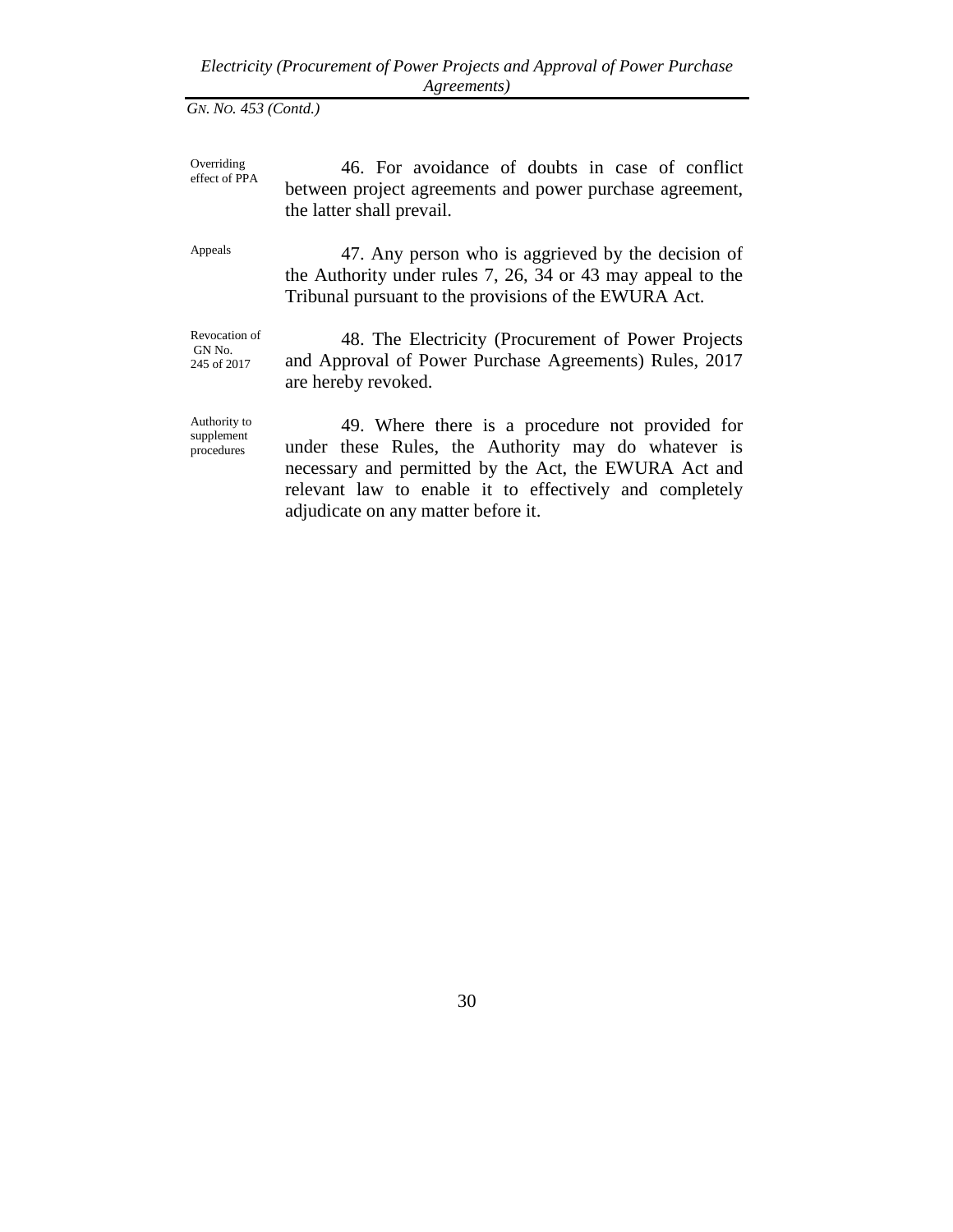*GN. NO. 453 (Contd.)*

#### FIRST SCHEDULE  $\overline{\phantom{a}}$

 $\overline{\phantom{a}}$ 

Made under rule (3))

 $\overline{\phantom{a}}$ 

# INDICATIVE PRICE

| Technology  | Cap Price<br>USC/kWh |
|-------------|----------------------|
| <b>CCGT</b> | 5.00                 |
| <b>IGCC</b> | 6.00                 |
| Hydro       | 4.00                 |
| Wind        | 7.00                 |
| Solar       | 5.00                 |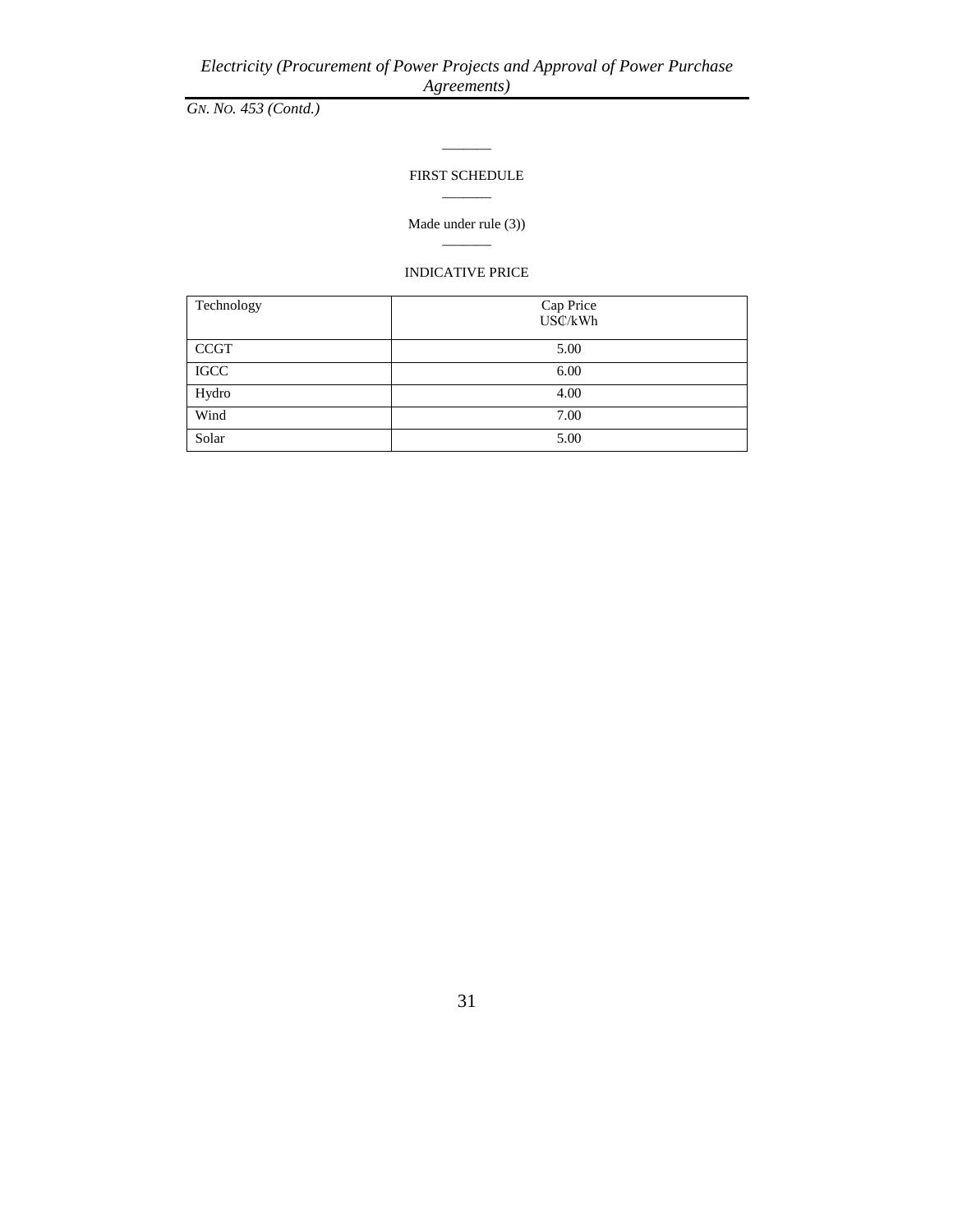# **\_\_\_\_\_\_\_\_\_** SECOND SCHEDULE

# $\overline{\phantom{a}}$   $\overline{\phantom{a}}$   $\overline{\phantom{a}}$   $\overline{\phantom{a}}$   $\overline{\phantom{a}}$   $\overline{\phantom{a}}$   $\overline{\phantom{a}}$   $\overline{\phantom{a}}$   $\overline{\phantom{a}}$   $\overline{\phantom{a}}$   $\overline{\phantom{a}}$   $\overline{\phantom{a}}$   $\overline{\phantom{a}}$   $\overline{\phantom{a}}$   $\overline{\phantom{a}}$   $\overline{\phantom{a}}$   $\overline{\phantom{a}}$   $\overline{\phantom{a}}$   $\overline{\$ *(Made under Rule 28(1) (c))*

### BENEFITS REGISTER

This register shall be completed by the project developer (not the purchasing licensee) for all commissions, gratuities and fees above 50,000 Tanzanian shillings paid in relation to the procurement of power or execution of the Power Purchase Agreement.

An authorized representative of the project developer must sign an affidavit confirming that the benefit register is complete and accurate.

| Date<br>when<br>the<br>benef<br>it was<br>given | Name<br>of the<br>person<br>who<br>gave<br>the<br>benefit<br>and<br>name of<br>their<br>employ<br>er | Name<br>of the<br>person<br>who<br>receive<br>d the<br>gift,<br>and<br>name of<br>their<br>employ<br>er | Description<br>of benefit<br>(e.g. cash,<br>meal,<br>entertainme<br>nt, etc) | Approxima<br>te value of<br>the benefit<br>(in<br>Tanzanian<br>Shillings) | Reaso<br>ns for<br>giving<br>the<br>benefit | Name of<br>person<br>within the<br>organizati<br>on who<br>authorized<br>the giving<br>of the<br>benefit | Signatu<br>re of<br>person<br>making<br>the<br>report | Date<br>whe<br>$\mathbf n$<br>this<br>repo<br>rt.<br>was<br>mad<br>e |
|-------------------------------------------------|------------------------------------------------------------------------------------------------------|---------------------------------------------------------------------------------------------------------|------------------------------------------------------------------------------|---------------------------------------------------------------------------|---------------------------------------------|----------------------------------------------------------------------------------------------------------|-------------------------------------------------------|----------------------------------------------------------------------|
|                                                 |                                                                                                      |                                                                                                         |                                                                              |                                                                           |                                             |                                                                                                          |                                                       |                                                                      |
|                                                 |                                                                                                      |                                                                                                         |                                                                              |                                                                           |                                             |                                                                                                          |                                                       |                                                                      |
|                                                 |                                                                                                      |                                                                                                         |                                                                              |                                                                           |                                             |                                                                                                          |                                                       |                                                                      |
|                                                 |                                                                                                      |                                                                                                         |                                                                              |                                                                           |                                             |                                                                                                          |                                                       |                                                                      |
|                                                 |                                                                                                      |                                                                                                         |                                                                              |                                                                           |                                             |                                                                                                          |                                                       |                                                                      |
|                                                 |                                                                                                      |                                                                                                         |                                                                              |                                                                           |                                             |                                                                                                          |                                                       |                                                                      |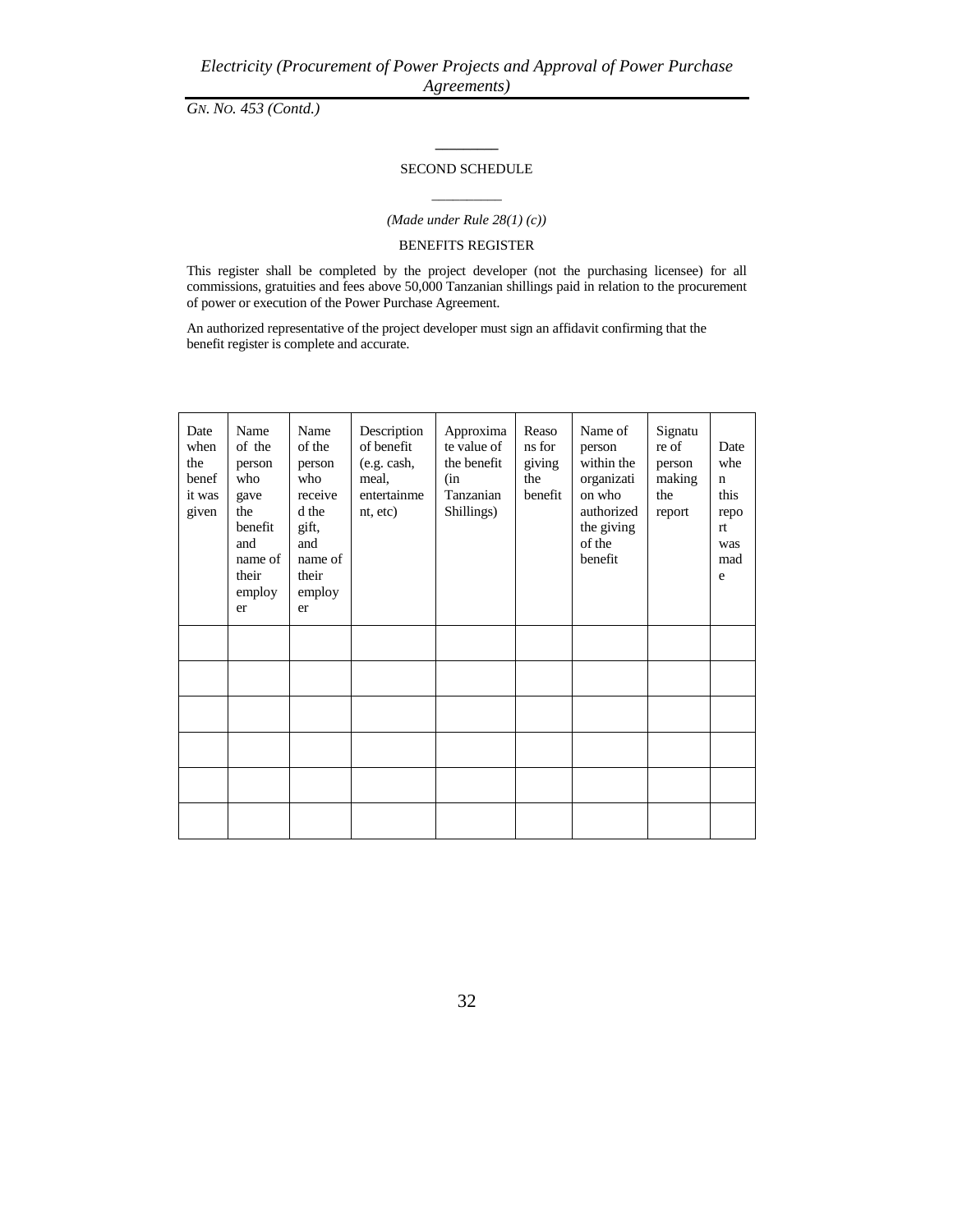# $\overline{\phantom{a}}$ THIRD SCHEDULE

# $\overline{\phantom{a}}$ *(Made Under Rule 28(1) (d))*

### RISK ALLOCATION TABLE

 $\overline{\phantom{a}}$ 

| Description of Risk                                                                                                                                                                                                                    | Party to<br>whom Risk<br>is Allocated | Rationale for<br>Allocation | Allocation<br>Mechanism<br>(section of the PPA<br>that implements<br>this risk allocation) |  |  |
|----------------------------------------------------------------------------------------------------------------------------------------------------------------------------------------------------------------------------------------|---------------------------------------|-----------------------------|--------------------------------------------------------------------------------------------|--|--|
| A. GOVERNMENT, POLICY AND REGULATORY RISKS                                                                                                                                                                                             |                                       |                             |                                                                                            |  |  |
| A1. Permits and approvals: Risks that<br>approvals<br>(for<br>requires<br>example.<br>environmental permits, water use rights,<br>generation licence) may not be obtained or<br>obtained subject to conditions that increase<br>costs. |                                       |                             |                                                                                            |  |  |
| A2. Government policy: Risks that a<br>change in law, policy or other Government<br>action increases the estimated cost of the<br>power supply.                                                                                        |                                       |                             |                                                                                            |  |  |
| A3. Environmental liabilities: Risks that<br>power production over the contract term<br>result in significant environmental liabilities<br>(greater than anticipated at contract signing)<br>other than a change in law                |                                       |                             |                                                                                            |  |  |
| <b>B. FINANCING RISKS</b>                                                                                                                                                                                                              |                                       |                             |                                                                                            |  |  |
| B1. Availability of finance: Risk that debt<br>and or equity is not available when required<br>by the seller to develop the project                                                                                                    |                                       |                             |                                                                                            |  |  |
| B2. Sponsor insolvency: Risk that the seller<br>is unable to provide required services due to<br>insolvency                                                                                                                            |                                       |                             |                                                                                            |  |  |
| B3. Interest rate: Risk that interest rates<br>move adversely after the contract is signed                                                                                                                                             |                                       |                             |                                                                                            |  |  |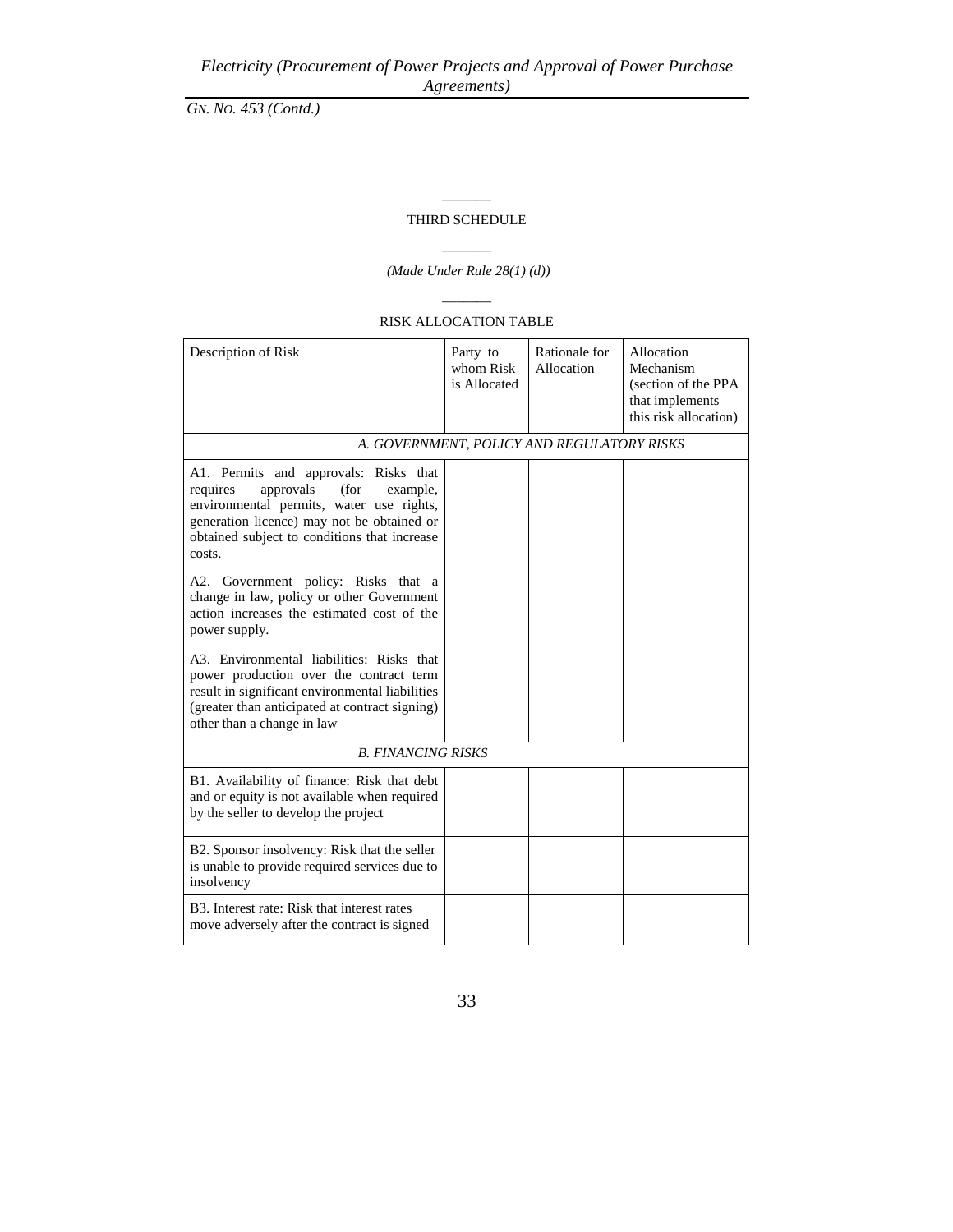*GN. NO. 453 (Contd.)*

| Description of Risk                                                                                                                                                                                                      | Party to<br>whom Risk<br>is Allocated | Rationale for<br>Allocation | Allocation<br>Mechanism<br>(section of the PPA<br>that implements<br>this risk allocation) |  |  |
|--------------------------------------------------------------------------------------------------------------------------------------------------------------------------------------------------------------------------|---------------------------------------|-----------------------------|--------------------------------------------------------------------------------------------|--|--|
| B4. Exchange rate: Risk that exchange rates<br>may move adversely after the contract is<br>signed, affecting the seller's ability to<br>service foreign denominated debt and<br>obtain its expected return on investment |                                       |                             |                                                                                            |  |  |
| B5. Refinancing impact: Risk that seller can<br>or cannot refinance as expected after project<br>commissioning                                                                                                           |                                       |                             |                                                                                            |  |  |
| B6. Tax changes: Risk that before or after<br>completion, tax rates change                                                                                                                                               |                                       |                             |                                                                                            |  |  |
| C. COMPLETION RISKS                                                                                                                                                                                                      |                                       |                             |                                                                                            |  |  |
| C1. Site: Risk that unanticipated conditions<br>are<br>discovered<br>the<br>site<br>during<br>at<br>construction adding costs or delay                                                                                   |                                       |                             |                                                                                            |  |  |
| C2. Design: Risk that design of the facility<br>is not able to deliver supply at expected cost<br>and specified level of service                                                                                         |                                       |                             |                                                                                            |  |  |
| C3. Construction: Risk that events occur<br>during construction which prevent the<br>facility from being delivered on time and on<br>cost                                                                                |                                       |                             |                                                                                            |  |  |
| C4. Industrial relations: Risk that industrial<br>action (for example, strikes, lockouts, work<br>bans, work-to-regulations, blockades, go-<br>slow action, etc.) negatively affects the<br>viability of the project     |                                       |                             |                                                                                            |  |  |
| C5.<br>Risk<br>Commissioning:<br>that<br>commissioning tests required for supply to<br>be<br>successfully<br>commence<br>cannot<br>completed on time, or have higher than<br>anticipated costs                           |                                       |                             |                                                                                            |  |  |
| <b>D. OPERATING RISKS</b>                                                                                                                                                                                                |                                       |                             |                                                                                            |  |  |
| D1. Inputs and fuel supply: Risk that<br>required inputs (such as fuel) cost more<br>than anticipated, are of inadequate quality<br>or are unavailable in required quantities                                            |                                       |                             |                                                                                            |  |  |
| D2. Maintenance and refurbishments: Risk<br>facility<br>higher<br>the<br>incurs<br>than<br>that<br>anticipated maintenance and refurbishment                                                                             |                                       |                             |                                                                                            |  |  |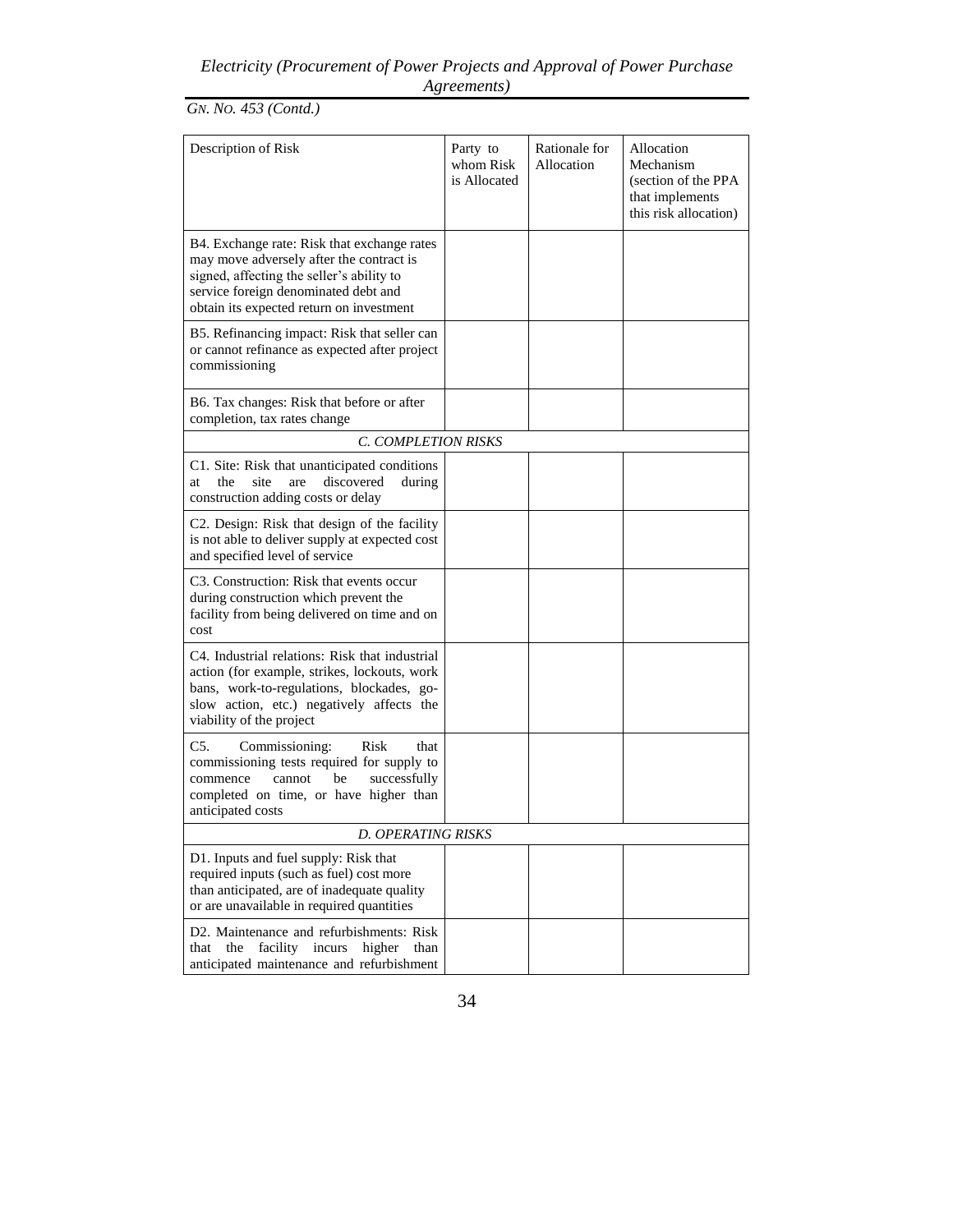*GN. NO. 453 (Contd.)*

| Description of Risk                                                                                                                                                                                             | Party to<br>whom Risk<br>is Allocated | Rationale for<br>Allocation | Allocation<br>Mechanism<br>(section of the PPA<br>that implements<br>this risk allocation) |
|-----------------------------------------------------------------------------------------------------------------------------------------------------------------------------------------------------------------|---------------------------------------|-----------------------------|--------------------------------------------------------------------------------------------|
| costs                                                                                                                                                                                                           |                                       |                             |                                                                                            |
| D3. Plant performance: Risk that plant does<br>not provide contracted capacity, energy or<br>services<br>other<br>(reserves,<br>black-start<br>capability), or experiences higher than<br>expected outage rates |                                       |                             |                                                                                            |
| D4. Output requirements: Risk that output<br>requirements (capacity or energy)<br>are<br>changed after contract signing, whether<br>before or after project commissioning                                       |                                       |                             |                                                                                            |
| D5. Operator failure: Risk that operator<br>(including an operating subcontractor) fails<br>financially or fails to provide specified<br>specified contracted services.                                         |                                       |                             |                                                                                            |
| E. TRANSMISSION AND DISTRIBUTION RISKS                                                                                                                                                                          |                                       |                             |                                                                                            |
| E1. Transmission access: Risk that seller is<br>not provided access to networks required to<br>deliver power as per contract conditions.                                                                        |                                       |                             |                                                                                            |
| E2. Transmission investment: Risk that cost<br>of connecting facility or transporting power<br>buyer's<br>facility requires further<br>to<br>investment in the transmission network.                            |                                       |                             |                                                                                            |
| E3. Transmission constraints: Risk that<br>transmission constraints impose costs on<br>power delivers under contract terms.                                                                                     |                                       |                             |                                                                                            |
| F. COMMERCIAL AND MARKET RISKS                                                                                                                                                                                  |                                       |                             |                                                                                            |
| F1. Demand risk: The risk that the demand<br>for the service or the use of a facility will<br>vary from forecast levels, generating less<br>revenue from users than expected.                                   |                                       |                             |                                                                                            |
| F <sub>2</sub> . Non-technical losses: Risk that end<br>users of the service will fail to pay for<br>electricity (due to either theft, non-billing,<br>or non-payment of bills).                                |                                       |                             |                                                                                            |
| F3. Non-payment: Risk that the buyer is<br>unable or unwilling to pay the purchase<br>price for contracted services                                                                                             |                                       |                             |                                                                                            |
| F4. Economic obsolescence: Risk that costs<br>of providing contracted services can be                                                                                                                           |                                       |                             |                                                                                            |